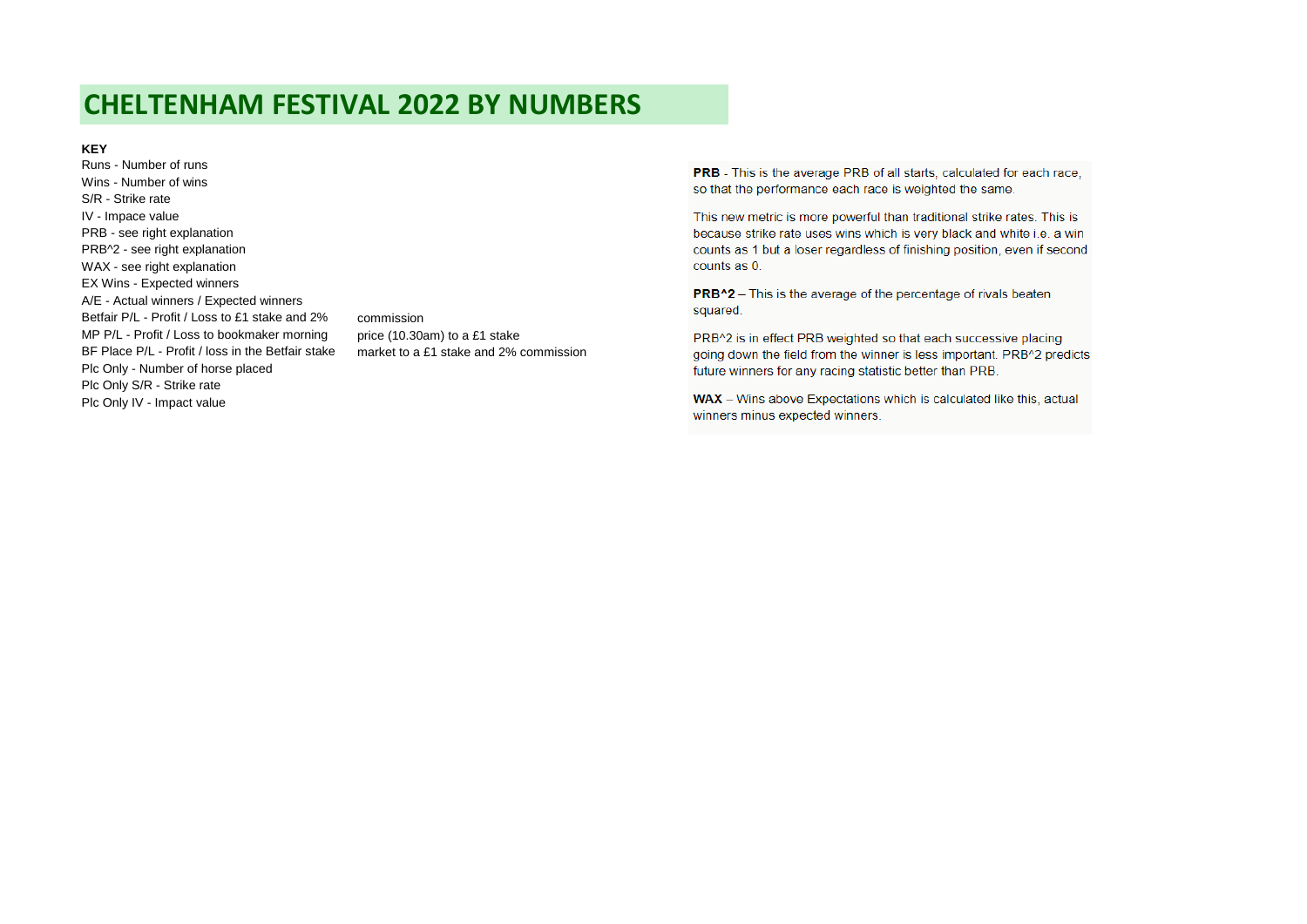### **TRAINERS**

**(Includes all the winners and trainers with 4+ runners)**

|                             |             |             |       |       |            |                   |            |                |            | <b>Betfair</b> |              | <b>BF Place</b> | <b>PIc</b> |          | <b>PIc Only PIc Only</b> |
|-----------------------------|-------------|-------------|-------|-------|------------|-------------------|------------|----------------|------------|----------------|--------------|-----------------|------------|----------|--------------------------|
| <b>Trainer Name</b>         | <b>Runs</b> | Wins        | S/R   | IV    | <b>PRB</b> | PRB <sup>^2</sup> | <b>WAX</b> | <b>EX Wins</b> | <b>A/E</b> | P/L            | <b>MPP/L</b> | P/L             | Only       | S/R      | IV                       |
| W P Mullins                 | 63          | 10          | 15.87 | 2.13  | 56.94      | 42.61             | 1.33       | 8.67           | 1.15       | $-E13.42$      | $-£16.77$    | $-£17.17$       | 9          | 16.98    | 0.98                     |
| Henry De Bromhead           | 21          | 3           | 14.29 | 2.08  | 47.77      | 35.06             | 0.71       | 2.29           | 1.31       | $-£12.84$      | $-£13.00$    | $-£5.29$        | 2          | 11.11    | 0.65                     |
| Nicky Henderson             | 17          | 2           | 11.76 | 1.69  | 58.67      | 49.49             | 0.42       | 1.58           | 1.27       | £10.69         | £5.50        | £37.39          | 6          | 40       | 2.28                     |
| <b>Gordon Elliott</b>       | 60          | 2           | 3.33  | 0.51  | 44.99      | 32.53             | $-3.56$    | 5.56           | 0.36       | $-E4.56$       | $-E2.00$     | $-E7.44$        | 12         | 20.69    | 1.37                     |
| Venetia Williams            | 11          | 2           | 18.18 | 2.33  | 73.25      | 61.14             | 1.44       | 0.56           | 3.57       | £63.64         | £35.00       | £33.87          | 4          | 44.44    | 2.22                     |
| Evan Williams               | 2           |             | 50    | 9.5   | 79.55      | 67.46             | 0.95       | 0.05           | 19.48      | £32.18         | £24.00       | £2.54           | 0          | 0        | $\Omega$                 |
| <b>Gavin Cromwell</b>       | 6           | -1          | 16.67 | 2.69  | 68.21      | 54.93             | 0.47       | 0.53           | 1.88       | $-£0.69$       | $-£1.00$     | £3.51           |            | 20       | 1.15                     |
| Padraig Roche               |             | -1          | 100   | 21    | 100        | 100               | 0.95       | 0.05           | 20.28      | £18.89         | £10.00       | £2.81           | 0          | 0        | 0                        |
| <b>Ben Pauling</b>          | 3           | -1          | 33.33 | 6.78  | 50         | 41.67             | 0.93       | 0.07           | 15.10      | £27.87         | £38.00       | £4.27           | 0          | $\Omega$ | $\Omega$                 |
| Joseph Patrick O'Brien      | 10          |             | 10    | 1.46  | 54.87      | 35.26             | 0.64       | 0.36           | 2.76       | £7.97          | £3.00        | £9.95           | 1          | 11.11    | 0.69                     |
| <b>Hughie Morrison</b>      | 3           |             | 33.33 | 5.78  | 70.96      | 55.52             | 0.95       | 0.05           | 21.04      | £29.63         | £23.00       | £4.66           | 0          | 0        | 0                        |
| Lucinda Russell             | 2           |             | 50    | 8.25  | 93.75      | 88.28             | 0.78       | 0.22           | 4.60       | £11.43         | £10.00       | £4.89           | 1          | 100      | 3.3                      |
| Harry Fry                   | 2           |             | 50    | 10.25 | 88.1       | 79.02             | 0.88       | 0.12           | 8.27       | £9.56          | £9.00        | £1.50           | 0          | 0        | 0                        |
| Alan King                   | 5           |             | 20    | 3.68  | 44.38      | 29.61             | 0.53       | 0.47           | 2.14       | $-£0.66$       | $-£1.25$     | $-E3.27$        | 0          | 0        | 0                        |
| Peter Fahey                 |             | 0           | 0     | 0     | 47.15      | 35.88             | $-0.34$    | 0.34           | 0.00       | $-E4.00$       | $-E4.00$     | £0.72           |            | 25       | 1.84                     |
| Philip Hobbs                |             | 0           | 0     | 0     | 70         | 53.93             | $-0.40$    | 0.4            | 0.00       | $-E4.00$       | $-E4.00$     | £2.83           | 2          | 50       | 3.5                      |
| Jonjo O'Neill               |             | $\mathbf 0$ | 0     | 0     | 25         | 13.89             | $-0.18$    | 0.18           | 0.00       | $-E4.00$       | $-E4.00$     | $-E4.00$        | 0          | 0        | 0                        |
| Fergal O'Brien              |             | $\mathbf 0$ | 0     | 0     | 65.44      | 57.81             | $-0.36$    | 0.36           | 0.00       | $-E4.00$       | $-E4.00$     | £0.21           | 2          | 50       | 3.65                     |
| Emma Lavelle                |             | 0           | 0     | 0     | 23.99      | 15.95             | $-0.11$    | 0.11           | 0.00       | $-E4.00$       | $-E4.00$     | $-£1.29$        |            | 25       | 1.66                     |
| <b>Emmet Mullins</b>        |             | $\mathbf 0$ | 0     | 0     | 54.84      | 40.7              | $-0.26$    | 0.26           | 0.00       | $-E4.00$       | $-E4.00$     | $-£1.47$        |            | 25       | 1.85                     |
| Mrs John Harrington         | 5           | 0           | 0     | 0     | 31.82      | 21.36             | $-0.12$    | 0.12           | 0.00       | $-£5.00$       | $-£5.00$     | $-£0.41$        |            | 20       | 1.43                     |
| <b>Nigel Twiston-Davies</b> | 6           | 0           | 0     | 0     | 53.58      | 31.87             | $-0.43$    | 0.43           | 0.00       | $-E6.00$       | $-E6.00$     | $-£6.00$        | 0          | 0        | 0                        |
| Gary Moore                  |             | 0           | 0     | 0     | 39.93      | 26.04             | $-0.30$    | 0.3            | 0.00       | $-E7.00$       | $-E7.00$     | $-£4.46$        |            | 14.29    | 0.96                     |
| <b>Noel Meade</b>           | 8           | $\mathbf 0$ | 0     | 0     | 25.81      | 11.54             | $-0.35$    | 0.35           | 0.00       | $-E8.00$       | $-E8.00$     | $-E8.00$        | 0          | 0        | 0                        |
| <b>Paul Nicholls</b>        | 9           | $\mathbf 0$ | 0     | 0     | 36.12      | 21.5              | $-0.39$    | 0.39           | 0.00       | $-£9.00$       | $-£9.00$     | $-E2.77$        | 1          | 11.11    | 0.71                     |
| <b>Colin Tizzard</b>        | 10          | 0           | 0     | 0     | 51.02      | 35.16             | $-0.37$    | 0.37           | 0.00       | $-£10.00$      | $-£10.00$    | £0.07           | 1          | 10       | 0.62                     |
| Dan Skelton                 | 12          | $\mathbf 0$ | 0     | 0     | 51.6       | 39.32             | $-0.75$    | 0.75           | 0.00       | $-E12.00$      | $-E12.00$    | $-£1.60$        | 3          | 25       | 1.88                     |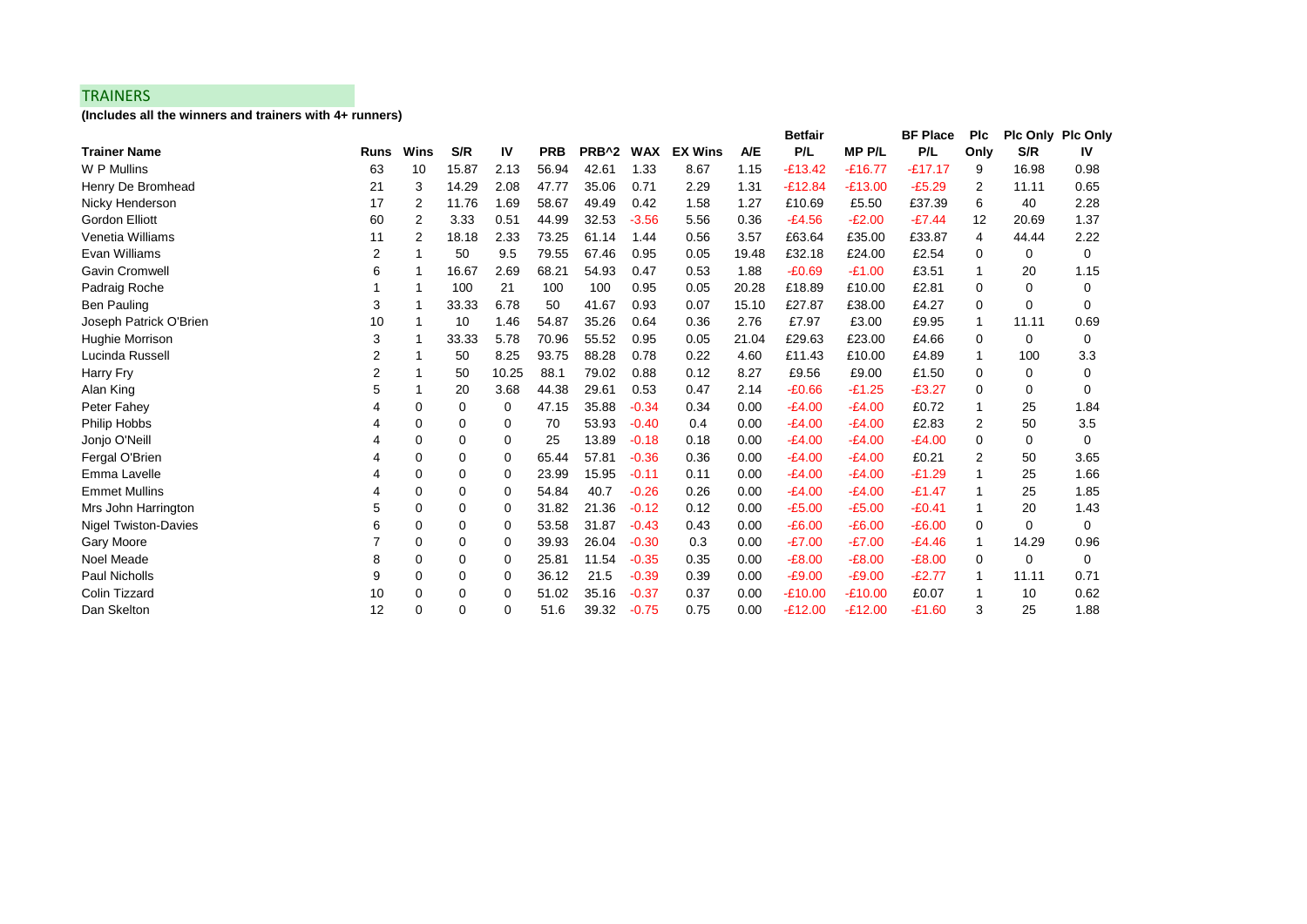## **OWNERS**

**(Includes all the winners and owners with 3+ runners)**

|                                        |             |                |          |       |            |                   |            |                |       | <b>Betfair</b> |              | <b>BF Place</b> | <b>PIc</b>     |             | Plc Only Plc Only |
|----------------------------------------|-------------|----------------|----------|-------|------------|-------------------|------------|----------------|-------|----------------|--------------|-----------------|----------------|-------------|-------------------|
| Owner                                  | <b>Runs</b> | Wins           | S/R      | IV    | <b>PRB</b> | PRB <sup>^2</sup> | <b>WAX</b> | <b>EX Wins</b> | A/E   | P/L            | <b>MPP/L</b> | P/L             | Only           | S/R         | IV                |
| <b>Cheveley Park Stud</b>              | 6           | 3              | 50       | 6.33  | 75.11      | 69.17             | 1.45       | 1.55           | 1.94  | £1.56          | £1.40        | £0.48           | 0              | $\mathbf 0$ | 0                 |
| Mr R A Bartlett                        | 4           | 2              | 50       | 6.13  | 80         | 68.5              | 1.39       | 0.61           | 3.26  | £17.25         | £12.50       | £2.08           | 0              | $\Omega$    | 0                 |
| Gigginstown House Stud                 | 20          | $\overline{2}$ | 10       | 1.65  | 45.48      | 33.29             | 0.34       | 1.66           | 1.20  | £35.36         | £38.00       | £2.94           | 3              | 16.67       | 1.05              |
| Mr John P McManus                      | 29          | $\overline{2}$ | 6.9      | 1.1   | 50.53      | 36.57             | $-0.59$    | 2.59           | 0.77  | $-£5.59$       | $-£14.75$    | $-£9.10$        | 5              | 18.52       | 1.15              |
| Tony Bloom                             |             | -1             | 100      | 7     | 100        | 100               | 0.74       | 0.26           | 3.90  | £2.84          | £3.00        | £0.41           | 0              | 0           | 0                 |
| Noel Fehily Racing Syndicates Love Env |             | -1             | 100      | 19    | 100        | 100               | 0.92       | 0.08           | 11.78 | £10.56         | £10.00       | £2.50           | 0              | 0           | $\Omega$          |
| Robert Abrey & Ian Thurtle             |             | 1              | 100      | 11    | 100        | 100               | 0.77       | 0.23           | 4.41  | £3.34          | £2.75        | £0.73           | 0              | $\Omega$    | $\Omega$          |
| Mr Malcolm C Denmark                   |             | 1              | 100      | 16    | 100        | 100               | 0.96       | 0.04           | 23.25 | £21.80         | £18.00       | £4.52           | 0              | $\mathbf 0$ | $\Omega$          |
| Middleham Park Racing XLII             |             | 1              | 100      | 12    | 100        | 100               | 0.96       | 0.04           | 24.58 | £23.11         | £18.00       | £4.74           | 0              | $\mathbf 0$ | 0                 |
| <b>Flooring Porter Syndicate</b>       |             | -1             | 100      | 10    | 100        | 100               | 0.81       | 0.19           | 5.40  | £4.31          | £4.00        | £1.04           | 0              | $\Omega$    | 0                 |
| Mouse Hamilton-Fairley                 |             | -1             | 100      | 22    | 100        | 100               | 0.97       | 0.03           | 33.28 | £31.63         | £25.00       | £6.66           | 0              | $\Omega$    | 0                 |
| Mr Michael Buckley                     |             | -1             | 100      | 9     | 100        | 100               | 0.72       | 0.28           | 3.61  | £2.56          | £2.50        | £0.49           | 0              | $\Omega$    | 0                 |
| David & Carol Shaw                     |             | -1             | 100      | 20    | 100        | 100               | 0.99       | 0.01           | 72.43 | £70.00         | £40.00       | £9.58           | 0              | $\Omega$    | $\Omega$          |
| Mr K Alexander                         | 3           | 1              | 33.33    | 4.56  | 44.44      | 37.04             | 0.24       | 0.76           | 1.32  | $-E1.22$       | $-E1.20$     | $-£1.81$        | 0              | $\Omega$    | $\Omega$          |
| Robcour                                | 9           | 1              | 11.11    | 1.75  | 24.32      | 16.62             | $-0.11$    | 1.11           | 0.90  | $-£6.77$       | $-E6.80$     | $-E7.84$        | 0              | $\Omega$    | $\Omega$          |
| Mrs S Ricci                            | 8           | -1             | 12.5     | 1.78  | 42.17      | 31.18             | $-0.05$    | 1.05           | 0.95  | $-E5.43$       | $-£5.12$     | $-E4.78$        | 1              | 14.29       | 0.95              |
| The Ramblers                           |             | -1             | 100      | 24    | 100        | 100               | 0.93       | 0.07           | 13.68 | £12.43         | £11.00       | £3.67           | 0              | 0           | $\Omega$          |
| Mrs J Donnelly                         | 11          | 1              | 9.09     | 1.25  | 53.92      | 34.91             | $-0.32$    | 1.32           | 0.76  | $-£6.67$       | $-£6.67$     | $-£5.48$        | 1              | 10          | 0.63              |
| Mr W Clifford                          |             | -1             | 100      | 15    | 100        | 100               | 0.97       | 0.03           | 34.86 | £33.18         | £25.00       | £3.54           | 0              | $\mathbf 0$ | 0                 |
| Dfa Racing (pink & Edwards)            |             | -1             | 100      | 9     | 100        | 100               | 0.73       | 0.27           | 3.67  | £2.62          | £4.00        | £0.69           | 0              | $\mathbf 0$ | 0                 |
| The Megsons                            |             | 1              | 100      | 16    | 100        | 100               | 0.97       | 0.03           | 31.48 | £29.87         | £40.00       | £6.27           | $\Omega$       | $\mathbf 0$ | $\Omega$          |
| Hammer & Trowel Syndicate              | 2           | 1              | 50       | 10.75 | 79.55      | 67.46             | 0.62       | 0.38           | 2.62  | £0.83          | £0.88        | $-E0.37$        | 0              | $\Omega$    | 0                 |
| Mr J Turner                            | 4           | 1              | 25       | 4.63  | 53.35      | 36.79             | 0.59       | 0.41           | 2.42  | $-E1.28$       | $-£1.00$     | $-E2.46$        | 0              | $\Omega$    | $\Omega$          |
| Taylor & O'Dwyer                       | 3           | $\mathbf 0$    | 0        | 0     | 31.52      | 18.21             | $-0.03$    | 0.03           | 0.00  | $-£3.00$       | $-£3.00$     | $-E3.00$        | 0              | $\Omega$    | 0                 |
| Mr Simon Munir/mr Isaac Souede         | 3           | $\Omega$       | $\Omega$ | 0     | 40.95      | 27.46             | $-0.49$    | 0.49           | 0.00  | $-£3.00$       | $-£3.00$     | $-£0.67$        | 1              | 33.33       | 2.14              |
| <b>McNeill Family</b>                  | 3           | $\mathbf 0$    | 0        | 0     | 23.11      | 8.06              | $-0.09$    | 0.09           | 0.00  | $-£3.00$       | $-£3.00$     | $-£3.00$        | 0              | 0           | $\Omega$          |
| Lady Bamford & Alice Bamford           | 3           | $\mathbf 0$    | 0        | 0     | 77.86      | 66.76             | $-0.28$    | 0.28           | 0.00  | $-£3.00$       | $-£3.00$     | £5.05           | 2              | 66.67       | 5.08              |
| Mr Simon Munir & Mr Isaac Souede       | 3           | $\mathbf 0$    | 0        | 0     | 44.44      | 30.23             | $-0.12$    | 0.12           | 0.00  | $-E3.00$       | $-£3.00$     | $-£3.00$        | 0              | $\Omega$    | 0                 |
| C Jones                                |             | 0              | 0        | 0     | 55.62      | 32.36             | $-0.11$    | 0.11           | 0.00  | $-E4.00$       | $-E4.00$     | $-E4.00$        | 0              | 0           | 0                 |
| Mr Colm Donlon                         | 4           | $\mathbf 0$    | 0        | 0     | 25         | 18.06             | $-0.28$    | 0.28           | 0.00  | $-E4.00$       | $-E4.00$     | $-E4.00$        | 0              | 0           | 0                 |
| Sean & Bernardine Mulryan              | 5           | $\mathbf 0$    | 0        | 0     | 68.99      | 52.73             | $-0.20$    | 0.2            | 0.00  | $-£5.00$       | $-£5.00$     | £9.36           | 3              | 60          | 4.11              |
| <b>Caldwell Construction Ltd</b>       | 5           | $\mathbf 0$    | 0        | 0     | 48.18      | 39.21             | $-0.64$    | 0.64           | 0.00  | $-£5.00$       | $-£5.00$     | $-£0.84$        | $\overline{2}$ | 40          | 2.62              |
| <b>Bective Stud</b>                    | 14          | $\Omega$       | 0        | 0     | 56.35      | 43.62             | $-1.50$    | 1.5            | 0.00  | $-£14.00$      | $-£14.00$    | £4.02           | 5              | 35.71       | 2.61              |
|                                        |             |                |          |       |            |                   |            |                |       |                |              |                 |                |             |                   |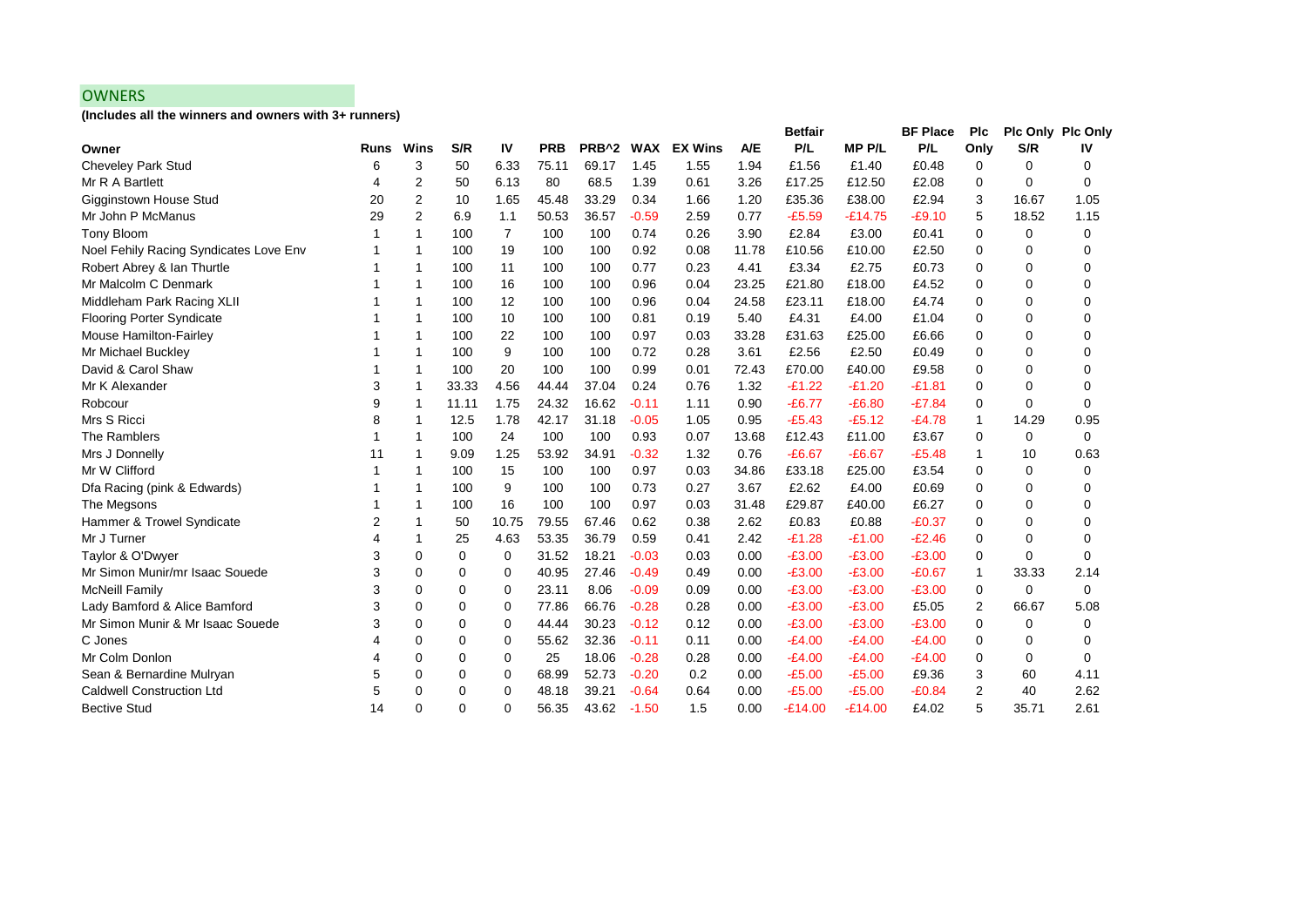#### SIRES

**(includes all the winners and sires with 5+ runners)**

| <b>Runs</b>    | Wins           | S/R         | IV             | <b>PRB</b> |       | <b>WAX</b> | <b>EX Wins</b>    | <b>A/E</b> | P/L       | <b>MPP/L</b> | P/L       | Only            | S/R         | IV                       |
|----------------|----------------|-------------|----------------|------------|-------|------------|-------------------|------------|-----------|--------------|-----------|-----------------|-------------|--------------------------|
| 12             | 2              | 16.67       | 2.93           | 46.18      | 35.04 | 1.53       | 0.47              | 4.28       | £62.31    | £58.00       | £4.15     | 0               | 0           | 0                        |
| 9              | $\overline{2}$ | 22.22       | 3.56           | 52.39      | 37.25 | 0.80       | 1.2               | 1.67       | £6.26     | £4.73        | £2.84     | 1               | 14.29       | 0.75                     |
| 3              | 1              | 33.33       | 6.22           | 42.42      | 35.81 | 0.41       | 0.59              | 1.68       | $-£1.22$  | -£1.20       | $-£1.81$  | 0               | 0           | 0                        |
| 9              | 1              | 11.11       | 1.61           | 51.58      | 42.89 | $-0.10$    | 1.1               | 0.91       | $-E5.73$  | $-£5.50$     | £8.11     | 3               | 37.5        | 2.42                     |
| 4              | 1              | 25          | 3.25           | 55.56      | 47.53 | 0.28       | 0.72              | 1.38       | $-E2.39$  | $-E2.33$     | £0.89     | 1               | 33.33       | 1.63                     |
| 9              | 1              | 11.11       | 1.91           | 45.73      | 29.96 | 0.83       | 0.17              | 5.76       | £15.11    | £10.00       | $-£3.26$  | 0               | 0           | $\mathbf 0$              |
| 7              | $\mathbf{1}$   | 14.29       | 2.48           | 49.22      | 37.18 | 0.52       | 0.48              | 2.07       | £10.97    | £6.00        | $-£0.95$  | $\mathbf{1}$    | 16.67       | 0.99                     |
| $\overline{2}$ | 1              | 50          | 8              | 97.83      | 95.75 | 0.62       | 0.38              | 2.66       | £1.50     | £1.25        | £3.88     | 1               | 100         | 3.2                      |
| 5              | 1              | 20          | 4              | 51.52      | 41.68 | 0.69       | 0.31              | 3.24       | £27.63    | £21.00       | £4.70     | 1               | 25          | 1.54                     |
| 3              | 1              | 33.33       | 6              | 61.11      | 56.48 | 0.85       | 0.15              | 6.49       | £31.18    | £23.00       | £1.54     | 0               | 0           | 0                        |
| 5              | 1              | 20          | 2.16           | 34.72      | 26.68 | $-0.10$    | 1.1               | 0.91       | $-E2.77$  | $-E2.80$     | $-E3.84$  | 0               | $\Omega$    | 0                        |
| 1              | 1              | 100         | 20             | 100        | 100   | 0.99       | 0.01              | 72.43      | £70.00    | £40.00       | £9.58     | 0               | 0           | 0                        |
| $\overline{7}$ | 1              | 14.29       | 2.45           | 51.86      | 37.2  | 0.46       | 0.54              | 1.84       | $-E2.66$  | $-£3.25$     | $-E2.98$  | 1               | 16.67       | 1.01                     |
| 6              | 1              | 16.67       | 3              | 52.3       | 35.88 | 0.50       | 0.5               | 2.01       | $-E1.88$  | $-E2.00$     | $-E4.26$  | 0               | 0           | 0                        |
| $\overline{2}$ | 1              | 50          | 7.25           | 71.05      | 58.86 | 0.71       | 0.29              | 3.45       | £1.62     | £3.00        | $-E0.31$  | $\Omega$        | $\Omega$    | $\Omega$                 |
| 5              | 1              | 20          | 3.12           | 46.87      | 35.09 | 0.42       | 0.58              | 1.72       | £6.56     | £6.00        | $-£1.50$  | 0               | 0           | 0                        |
| 4              | 1              | 25          | 5.25           | 59.43      | 44.62 | 0.45       | 0.55              | 1.83       | $-£1.28$  | $-£1.00$     | $-E2.46$  | 0               | 0           | 0                        |
| 16             | 1              | 6.25        | 0.95           | 38.02      | 25.55 | $-0.13$    | 1.13              | 0.88       | $-£10.69$ | -£11.00      | $-£10.18$ | 1               | 6.67        | 0.43                     |
| 1              | 1              | 100         | 16             | 100        | 100   | 0.97       | 0.03              | 31.48      | £29.87    | £40.00       | £6.27     | 0               | 0           | 0                        |
| 4              | $\mathbf{1}$   | 25          | 4.75           | 82.45      | 70.74 | 0.22       | 0.78              | 1.28       | £0.33     | £0.33        | £0.34     | 1               | 33.33       | 2.04                     |
| 6              | 1              | 16.67       | 2.13           | 59.17      | 47.26 | 0.20       | 0.8               | 1.26       | $-£3.15$  | $-E3.13$     | $-E2.22$  | 1               | 20          | 1.07                     |
| 2              | 1              | 50          | 7.75           | 85.71      | 75.51 | 0.58       | 0.42              | 2.40       | £1.77     | £5.00        | $-£0.15$  | 0               | $\mathbf 0$ | 0                        |
| 5              | 1              | 20          | 2.55           | 64.84      | 47.2  | 0.36       | 0.64              | 1.56       | $-£1.44$  | -£1.50       | -£1.18    | 1               | 25          | 1.28                     |
|                | 1              | 100         | 12             | 100        | 100   | 0.62       | 0.38              | 2.60       | £1.57     | £1.88        | £0.46     | 0               | 0           | 0                        |
| 1              | 1              | 100         | $\overline{7}$ | 100        | 100   | 0.74       | 0.26              | 3.90       | £2.84     | £3.00        | £0.41     | $\Omega$        | 0           | 0                        |
| $\overline{2}$ | 1              | 50          | 10.5           | 92.5       | 86.13 | 0.86       | 0.14              | 7.27       | £17.91    | £9.00        | £4.34     | 1               | 100         | 3.5                      |
| 5              | 0              | 0           | 0              | 41.41      | 32.4  | $-0.22$    | 0.22              | 0.00       | $-£5.00$  | -£5.00       | £3.59     | 2               | 40          | 2.65                     |
| 5              | 0              | 0           | 0              | 47.6       | 30.32 | $-0.16$    | 0.16              | 0.00       | $-£5.00$  | $-£5.00$     | £1.31     | 1               | 20          | 1.56                     |
| 5              | 0              | 0           | 0              | 51.22      | 43.86 | $-0.09$    | 0.09              | 0.00       | $-£5.00$  | -£5.00       | £10.32    | 2               | 40          | 2.57                     |
| 5              | $\Omega$       | $\Omega$    | $\Omega$       | 50.95      | 36.99 | $-0.47$    | 0.47              | 0.00       | $-£5.00$  | $-£5.00$     | $-E3.29$  | $\mathbf{1}$    | 20          | 1.36                     |
| 6              | 0              | 0           | 0              | 33.37      | 24.85 | $-0.23$    | 0.23              | 0.00       | $-£6.00$  | $-E6.00$     | £3.94     | 2               | 33.33       | 2.21                     |
| 6              | $\mathbf 0$    | $\mathbf 0$ | 0              | 38.4       | 24.02 | $-0.18$    | 0.18              | 0.00       | $-E6.00$  | $-E6.00$     | $-£6.00$  | 0               | 0           | 0                        |
| 6              | 0              | 0           | 0              | 13.65      | 6.1   | $-0.06$    | 0.06              | 0.00       | $-E6.00$  | -£6.00       | $-£6.00$  | 0               | 0           | 0                        |
| $\overline{7}$ | 0              | 0           | 0              | 26.55      | 16.48 | $-0.37$    | 0.37              | 0.00       | $-E7.00$  | $-£7.00$     | $-E7.00$  | 0               | 0           | 0                        |
| 8              | $\Omega$       | $\Omega$    | 0              | 48.6       | 34.72 | $-0.62$    | 0.62              | 0.00       | $-E8.00$  | $-E8.00$     | £5.55     | 3               | 37.5        | 2.44                     |
| 8              | $\Omega$       | 0           | 0              | 53.71      | 37.66 | $-0.64$    | 0.64              | 0.00       | $-E8.00$  | $-E8.00$     | $-£1.10$  | 2               | 25          | 1.63                     |
| 9              | 0              | 0           | 0              | 32.87      | 17.79 | $-0.91$    | 0.91              | 0.00       | $-£9.00$  | $-£9.00$     | $-£9.00$  | 0               | 0           | 0                        |
| 11             | 0              | 0           | 0              | 57.95      | 42.83 | $-0.65$    | 0.65              | 0.00       | $-£11.00$ | $-£11.00$    | $-£5.58$  | 2               | 18.18       | 1.33                     |
| 12             | 0              | $\Omega$    | 0              | 57.87      | 41.76 | $-0.91$    | 0.91              | 0.00       | $-£12.00$ | $-E12.00$    | $-£0.40$  | 3               | 25          | 1.93                     |
|                |                |             |                |            |       |            | PRB <sup>^2</sup> |            |           | Betfair      |           | <b>BF Place</b> | <b>PIC</b>  | <b>PIc Only PIc Only</b> |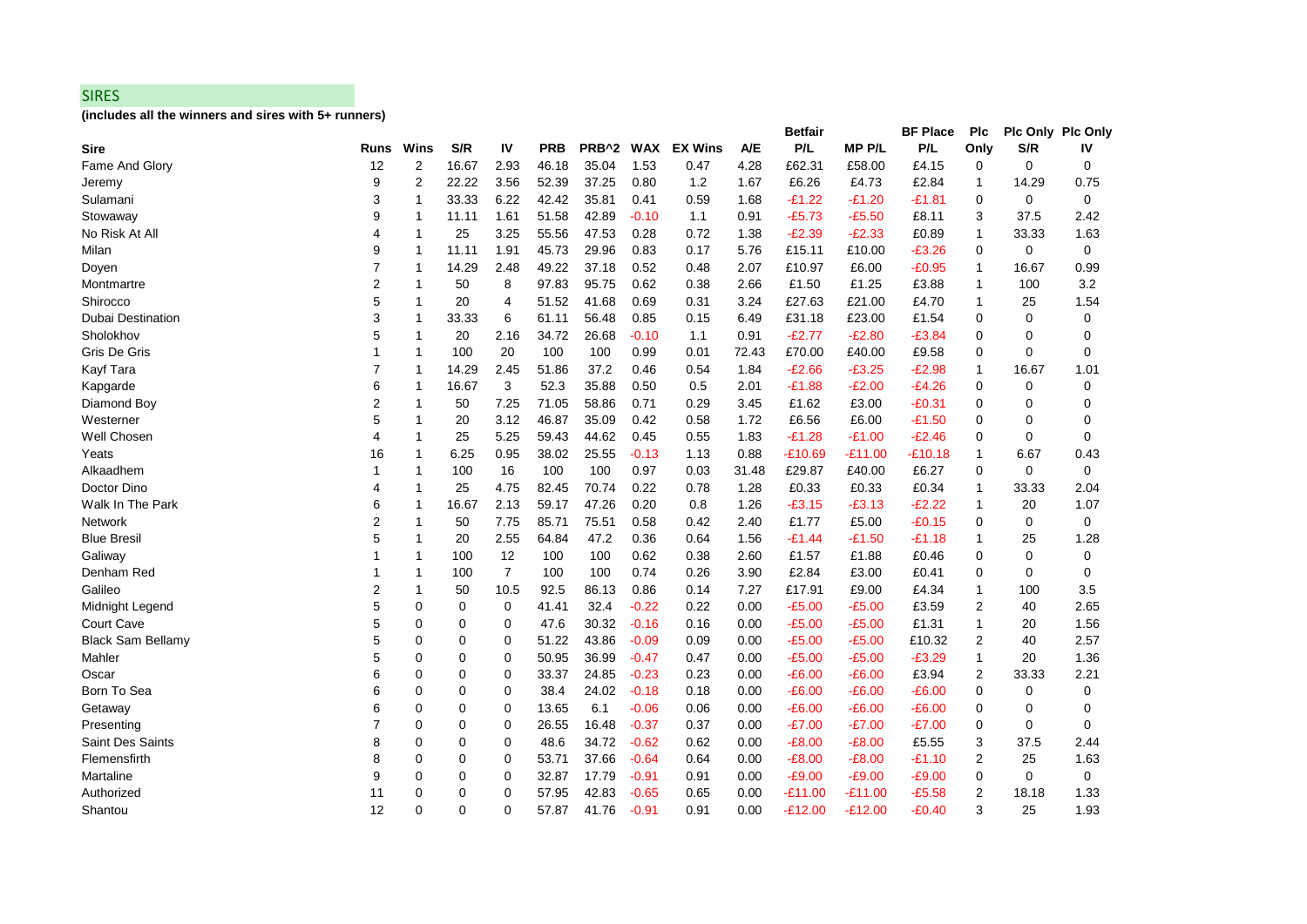## HORSE AGE

|     |    |                  |       |           |            |                  |         |         |            | <b>Betfair</b> |               | <b>BF Place</b> |      | Pic Pic Only Pic Only |           |
|-----|----|------------------|-------|-----------|------------|------------------|---------|---------|------------|----------------|---------------|-----------------|------|-----------------------|-----------|
| Age |    | <b>Runs</b> Wins | S/R   | <b>IV</b> | <b>PRB</b> | <b>PRB^2 WAX</b> |         | EX Wins | <b>A/E</b> | P/L            | <b>MP P/L</b> | P/L             | Only | S/R                   | <b>IV</b> |
| 4   | 34 | 2                | 5.88  | 1.04      | 50.7       | 35               | $-0.06$ | 2.06    | 0.97       | $-£11.12$      | $-E20.12$     | -£13.79         | 5    | 15.63                 | 1.11      |
| 5   | 53 | 3                | 5.66  | 0.88      | 44.08      | 29.66            | $-0.36$ | 3.36    | 0.89       | $-E42.12$      | $-E42.30$     | $-E20.50$       | 4    | 8                     | 0.54      |
| 6   | 67 | 2                | 2.99  | 0.48      | 45.72      | 32.64            | $-2.93$ | 4.93    | 0.41       | $-£37.16$      | -£43.00       | $-E21.43$       | 11   | 16.92                 | 1.18      |
|     | 90 |                  | 7.78  | I.O9      | 52.93      | 38.98            | 0.53    | 6.47    | 1.08       | $-£26.46$      | $-E34.57$     | £29.71          | 18   | 21.69                 | 1.34      |
| 8   | 75 | 9                | 12    | 1.71      | 48.71      | 36.79            | 1.10    | 7.9     | 1.14       | £42.20         | £32.47        | £0.01           | 13   | 19.7                  | 1.18      |
| 9   | 40 |                  | 2.5   | 0.43      | 34.19      | 23.62            | $-0.38$ | 1.38    | 0.72       | $-£36.17$      | $-E33.00$     | $-E8.63$        | 3    | 7.69                  | 0.52      |
| 10  | 27 | 3                | 11.11 | .64       | 47.74      | 34.58            | 1.46    | 1.54    | 1.95       | £77.65         | £58.00        | £7.30           | 3    | 12.5                  | 0.76      |
| 11  | 11 |                  | 9.09  | 1.6       | 38.81      | 29.6             | 0.57    | 0.43    | 2.31       | £23.18         | £15.00        | £2.63           |      | 10                    | 0.7       |
| 12  |    | 0                | 0     | $\Omega$  | 31.43      | 23.94            | $-0.32$ | 0.32    | 0.00       | $-E7.00$       | $-E7.00$      | $-E4.24$        |      | 14.29                 | 1.17      |
| 13  |    | 0                | 0     | 0         | 42.86      | 18.37            | $-0.03$ | 0.03    | 0.00       | $-E1.00$       | -£1.00        | $-E1.00$        | 0    |                       |           |

## HORSE COUNTRY OF BREEDING

|                      |     |                  |      |           |       |             |         |                       |      | <b>Betfair</b> |           | BF Place Plc Plc Only Plc Only |          |       |           |
|----------------------|-----|------------------|------|-----------|-------|-------------|---------|-----------------------|------|----------------|-----------|--------------------------------|----------|-------|-----------|
| <b>Horse Country</b> |     | <b>Runs</b> Wins | S/R  | <b>IV</b> |       |             |         | PRB PRB^2 WAX EX Wins | A/E  | P/L            | MP P/L    | P/L                            | Only     | S/R   | <b>IV</b> |
| IRE.                 | 213 | -15              | 7.04 | 1.02      | 45.28 | 32.85       | 1.06    | 13.94                 | 1.08 | £33.48         | £8.31     | -£44.55                        | -30      | 15.15 | 0.97      |
| <b>FR</b>            | 129 | 9                | 6.98 | 1.01      | 50.35 | 36.4        | $-2.17$ | 11.17                 | 0.81 | -£30.16        | -£55.87   | £6.40                          | -20      | 16.67 | 1.06      |
| GB                   | 55  | 4                | 7.27 | 1.15      |       | 45.19 31.76 | 1.11    | 2.89                  | 1.38 | -£12.59        | $-£19.95$ | £15.05                         | 8        | 15.69 |           |
| <b>USA</b>           |     |                  |      | 0         | 44.44 | 19.75       | 0.00    | $\mathbf{0}$          | 0.00 | -£1.00         | -£1.00    | -£1.00                         | $\Omega$ |       |           |
| <b>GER</b>           |     |                  |      |           | 30.93 | 21.25       | $-0.44$ | 0.44                  | 0.00 | -£7.00         | $-E7.00$  | $-E5.25$                       |          | 14.29 | 0.95      |

#### HEADGEAR

| (inlcudes wind ops) |      |      |      |      |            |                  |         |         |            |                |           |                                |      |       |      |
|---------------------|------|------|------|------|------------|------------------|---------|---------|------------|----------------|-----------|--------------------------------|------|-------|------|
|                     |      |      |      |      |            |                  |         |         |            | <b>Betfair</b> |           | BF Place Plc Plc Only Plc Only |      |       |      |
| <b>Description</b>  | Runs | Wins | S/R  | 1V   | <b>PRB</b> | <b>PRB^2 WAX</b> |         | EX Wins | <b>A/E</b> | P/L            | MP P/L    | P/L                            | Only | S/R   | IV   |
| Any Headgear        | 205  |      | 6.34 | 0.96 | 44.83      | 32.13            | $-0.05$ | 13.05   | 0.00       | £22.56         | $-E3.20$  | -£3.81                         |      | 15.1  | 0.97 |
| No Headgear         | 200  | 15   | 7.5  | .08  | 48.48      | 35.1             | $-0.39$ | 15.39   | 0.97       | $-E39.72$      | $-E72.31$ | $-E25.03$                      | 30   | 16.22 | 1.03 |
| 1st time headgear   | 44   |      |      |      | 45.77      | 31.59            | $-1.69$ | 1.69    | 0.00       | $-E44.00$      | $-E44.00$ | £14.28                         |      | 20.45 | 1.43 |

| <b>WIND OPS</b>              |                  |      |      |            |       |         |                |            |                |          |                 |      |       |                          |
|------------------------------|------------------|------|------|------------|-------|---------|----------------|------------|----------------|----------|-----------------|------|-------|--------------------------|
|                              |                  |      |      |            |       |         |                |            | <b>Betfair</b> |          | <b>BF Place</b> | Plc  |       | <b>Pic Only Pic Only</b> |
| <b>Description</b>           | <b>Runs</b> Wins | S/R  | IV   | <b>PRB</b> | PRB^2 | WAX     | <b>EX Wins</b> | <b>A/E</b> | P/L            | MP P/L   | P/L             | Only | S/R   | 1V                       |
| 1st run since wind op        |                  |      |      | 51.17      | 37.8  | $-0.24$ | 0.24           | 0.00       | $-E5.00$       | $-£5.00$ | £1.34           |      | 20    | 1.58                     |
| 2nd run since wind op        | 4                |      |      | 12.5       | 6.25  | $-0.03$ | 0.03           | 0.00       | $-E4.00$       | $-E4.00$ | $-E4.00$        |      |       |                          |
| 3rd run since wind op        |                  | 20   | 2.84 | 50.92      | 42.06 | 0.40    | 0.6            | 1.67       | £25.87         | £36.00   | £7.62           |      | 25    | 1.29                     |
| 4 or more runs since wind op | 38               | 5.26 | 0.85 | 41.8       |       | 0.21    | 1.79           | .12        | £57.19         | £22.00   | £3.25           |      | 16.67 | 1.09                     |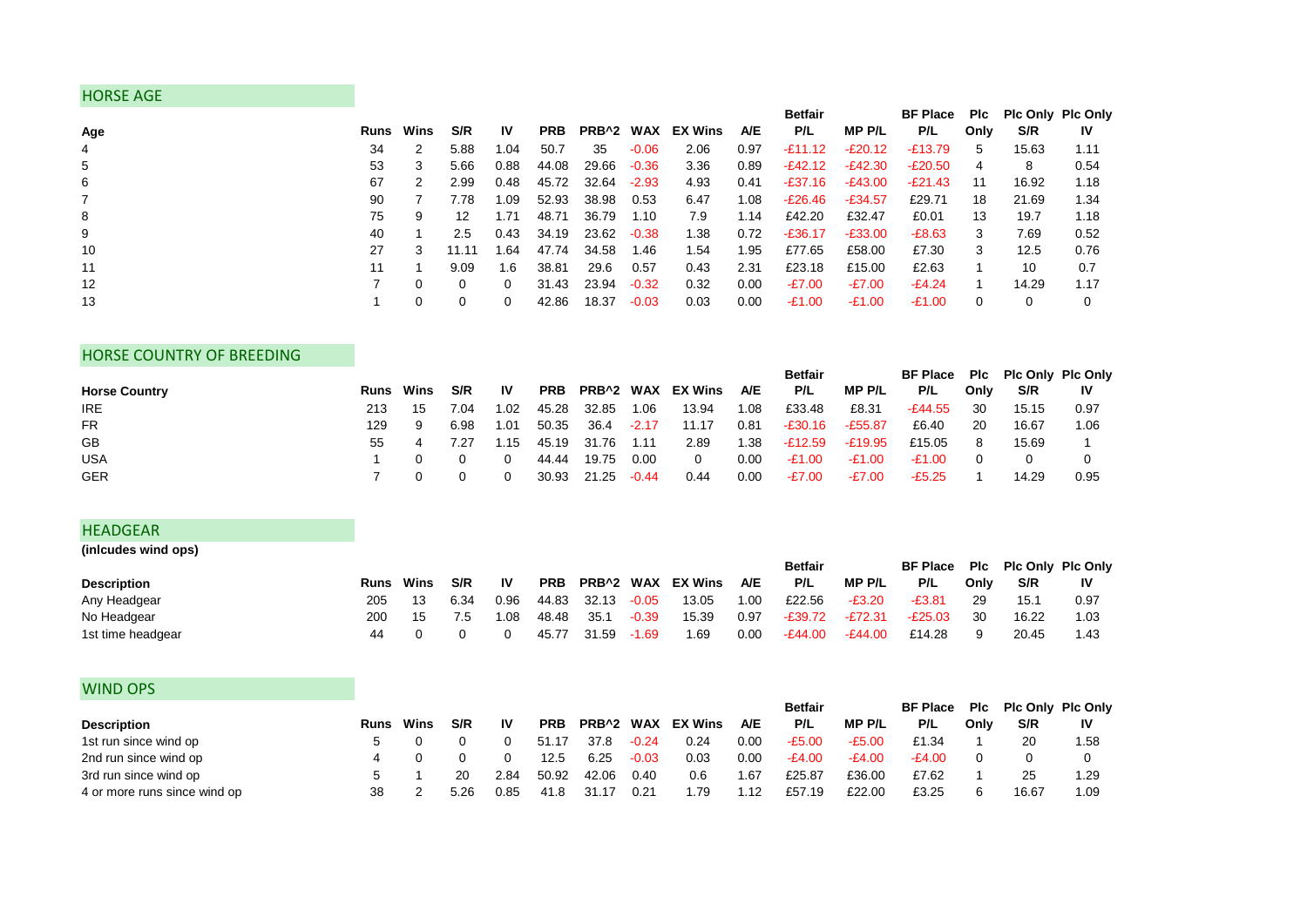## INDUSTRY SP RANK

|                |             |      |             |           |            |                       |         |                |       | <b>Betfair</b> |              | <b>BF Place</b> | <b>PIc</b> | Plc Only Plc Only |          |
|----------------|-------------|------|-------------|-----------|------------|-----------------------|---------|----------------|-------|----------------|--------------|-----------------|------------|-------------------|----------|
| <b>SP Rank</b> | <b>Runs</b> | Wins | S/R         | <b>IV</b> | <b>PRB</b> | PRB <sup>^2</sup> WAX |         | <b>EX Wins</b> | A/E   | P/L            | <b>MPP/L</b> | P/L             | Only       | S/R               | IV       |
|                | 32          | 12   | 37.5        | 5.42      | 68.03      | 61.84                 | 2.91    | 9.09           | 1.32  | £5.11          | £9.54        | £1.73           | 7          | 35                | 1.5      |
| 2              | 28          | 5    | 17.86       | 2.53      | 70.61      | 60.53                 | $-0.21$ | 5.21           | 0.96  | $-E9.84$       | $-£10.05$    | £3.22           | 10         | 43.48             | 2.48     |
| 3              | 27          | 0    | 0           | 0         | 42.84      | 30.14                 | $-3.42$ | 3.42           | 0.00  | $-E27.00$      | $-E27.00$    | $-£10.22$       | 7          | 25.93             | 1.75     |
|                | 27          | 2    | 7.41        | 1.07      | 52.81      | 38.29                 | $-0.39$ | 2.39           | 0.84  | £4.46          | $-£5.00$     | £10.23          | 6          | 24                | 1.54     |
| 5              | 31          | 1    | 3.23        | 0.48      | 40.34      | 26.66                 | $-1.16$ | 2.16           | 0.46  | $-£17.57$      | $-£19.00$    | $-£16.41$       | 2          | 6.67              | 0.44     |
| 6              | 26          | 2    | 7.69        | 1.08      | 68.14      | 51.52                 | 0.74    | 1.26           | 1.59  | £14.80         | £6.00        | £29.65          | 11         | 45.83             | 2.85     |
| 7              | 26          | 0    | 0           | 0         | 32.09      | 19.71                 | $-1.02$ | 1.02           | 0.00  | $-E26.00$      | $-E26.00$    | $-E9.93$        | 2          | 7.69              | 0.52     |
| 8              | 23          | 2    | 8.7         | 1.36      | 50.11      | 36.83                 | 1.22    | 0.78           | 2.56  | £35.29         | £22.00       | £4.71           | 3          | 14.29             | 0.88     |
| 9              | 22          | 1    | 4.55        | 0.71      | 46.37      | 34.04                 | 0.49    | 0.51           | 1.95  | £10.63         | £4.00        | £15.50          | 5          | 23.81             | 1.56     |
| 10             | 29          | 0    | 0           | 0         | 34         | 18.01                 | $-0.68$ | 0.68           | 0.00  | $-E29.00$      | $-E29.00$    | $-E29.00$       | 0          | 0                 | 0        |
| 11             | 17          | 0    | $\Omega$    | 0         | 40.29      | 25.42                 | $-0.30$ | 0.3            | 0.00  | $-£17.00$      | $-£17.00$    | $-£10.73$       |            | 5.88              | 0.41     |
| 12             | 18          | 1    | 5.56        | 1.1       | 47.12      | 34.58                 | 0.62    | 0.38           | 2.60  | £12.87         | £23.00       | £20.47          | 2          | 11.76             | 0.85     |
| 13             | 6           | 0    | 0           | 0         | 47.97      | 31.14                 | $-0.14$ | 0.14           | 0.00  | $-E6.00$       | $-£6.00$     | £1.23           |            | 16.67             | 1.18     |
| 14             | 17          |      | 5.88        | 1.16      | 46.69      | 32.99                 | 0.72    | 0.28           | 3.62  | £54.00         | £24.00       | £2.65           |            | 6.25              | 0.46     |
| 15             | 16          | 0    | 0           | 0         | 34.85      | 21.36                 | $-0.16$ | 0.16           | 0.00  | $-£16.00$      | $-£16.00$    | $-£16.00$       | 0          | 0                 | 0        |
| 16             | 8           | 0    | 0           | 0         | 26.36      | 14.98                 | $-0.11$ | 0.11           | 0.00  | $-E8.00$       | $-E8.00$     | $-E8.00$        | 0          | 0                 | 0        |
| 17             | 15          | 0    | 0           | 0         | 42.98      | 28.69                 | $-0.22$ | 0.22           | 0.00  | $-£15.00$      | $-£15.00$    | $-£15.00$       | 0          | $\Omega$          | $\Omega$ |
| 18             | 16          | 0    | 0           | 0         | 30.74      | 18.31                 | $-0.15$ | 0.15           | 0.00  | $-£16.00$      | $-£16.00$    | £3.99           |            | 6.25              | 0.5      |
| 19             |             | 0    | $\Omega$    | 0         | 44.44      | 19.75                 | 0.00    | 0              | 0.00  | $-£1.00$       | $-£1.00$     | $-£1.00$        | 0          | 0                 | 0        |
| 20             | 3           | 1    | 33.33       | 7.83      | 45.45      | 37.74                 | 0.95    | 0.05           | 20.18 | £48.53         | £48.00       | £7.65           | 0          | 0                 | 0        |
| 21             |             | 0    | 0           | 0         | 10.27      | 2.26                  | $-0.04$ | 0.04           | 0.00  | $-E4.00$       | $-E4.00$     | $-E4.00$        | 0          | 0                 | 0        |
| 22             |             | 0    | 0           | 0         | 37.12      | 15.88                 | $-0.06$ | 0.06           | 0.00  | $-E7.00$       | $-E7.00$     | $-E7.00$        | 0          | 0                 | 0        |
| 23             |             | 0    | 0           | 0         | 33.3       | 12.14                 | $-0.01$ | 0.01           | 0.00  | $-E4.00$       | $-£4.00$     | $-E4.00$        | 0          | $\Omega$          | 0        |
| 25             | 2           | 0    | $\mathbf 0$ | 0         | 0          | 0                     | $-0.01$ | 0.01           | 0.00  | $-E2.00$       | $-E2.00$     | $-E2.00$        | 0          | $\mathbf 0$       | 0        |

| <b>EARLY PACE</b>  |     |                  |       |           |       |             |         |                      |      |                |                 |                                |      |       |      |
|--------------------|-----|------------------|-------|-----------|-------|-------------|---------|----------------------|------|----------------|-----------------|--------------------------------|------|-------|------|
|                    |     |                  |       |           |       |             |         |                      |      | <b>Betfair</b> |                 | BF Place Plc Plc Only Plc Only |      |       |      |
| <b>Pace Abrrey</b> |     | <b>Runs</b> Wins | S/R   | <b>IV</b> |       |             |         | PRB PRB^2 WAX EXWins | A/E  | P/L            | MP P/L          | P/L                            | Only | S/R   | -lV  |
| Prominent          | 112 | 10               | 8.93  | 1.29      |       | 47.48 34.76 | 2.52    | 7.48                 | 1.34 | £10.68         | -£1.30          | £3.77                          | 16   | 15.69 | 0.98 |
| Led                | 35  |                  | 11.43 | 1.65      | 47.32 | 35.98       | $-0.31$ | 4.31                 | 0.93 | £36.97         | £38.67          | £18.48                         |      | 22.58 | 1.37 |
| Held Up            | 258 | -14              | 5.43  | 0.78      | 46.17 | 32.77       | $-2.64$ | 16.64                | 0.84 |                | E65.28 -£112.89 | -£51.55                        | -36  | 14.75 | 0.96 |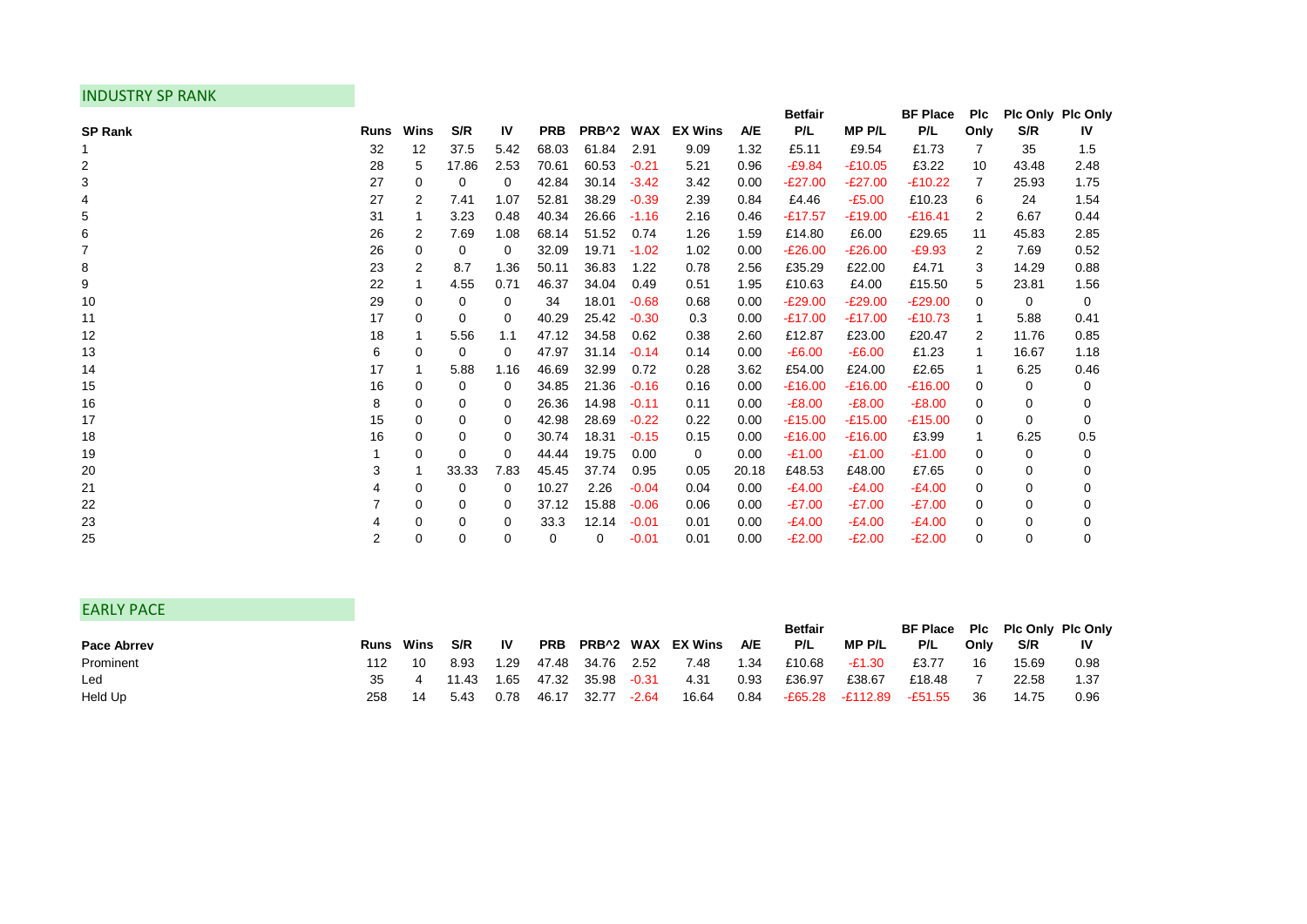## NUMBER OF RUNS

| <b>Runs In Last 1 Month Ranges</b>          | <b>Runs</b> | Wins        | S/R         | IV       | <b>PRB</b> | PRB <sup>^2</sup> | <b>WAX</b> | <b>EX Wins</b> | A/E   | Betfair<br>P/L        | <b>MPP/L</b>       | <b>BF Place</b><br>P/L | <b>PIc</b><br>Only | S/R                      | Plc Only Plc Only<br>IV |
|---------------------------------------------|-------------|-------------|-------------|----------|------------|-------------------|------------|----------------|-------|-----------------------|--------------------|------------------------|--------------------|--------------------------|-------------------------|
| 0 Runs                                      | 311         | 23          | 7.4         | 1.07     | 48.6       | 35.77             | $-1.37$    | 24.37          | 0.94  | $-£103.63$            | E122.51-           | $-E7.78$               | 55                 | 19.1                     | 1.21                    |
| 1 Run                                       | 88          | 4           | 4.55        | 0.71     | 38.53      | 24.94             | 0.01       | 3.99           | 1.00  | £21.55                | £12.00             | $-£45.64$              | 3                  | 3.57                     | 0.24                    |
| 2 Runs                                      | 6           | -1          | 16.67       | 3.21     | 63.42      | 47.65             | 0.92       | 0.08           | 12.00 | £65.04                | £35.00             | £24.56                 | 1                  | 20                       | 1.28                    |
|                                             |             |             |             |          |            |                   |            |                |       | <b>Betfair</b>        |                    | <b>BF Place</b>        | <b>PIc</b>         |                          | Plc Only Plc Only       |
| <b>Runs In Last 3 Months Ranges</b>         | <b>Runs</b> | Wins        | S/R         | IV       | <b>PRB</b> | PRB^2 WAX         |            | <b>EX Wins</b> | A/E   | P/L                   | <b>MP P/L</b>      | P/L                    | Only               | S/R                      | IV                      |
| 0 Runs                                      | 43          | $\mathbf 0$ | $\Omega$    | 0        | 41.51      | 28.09             | $-2.13$    | 2.13           | 0.00  | $-E43.00$             | $-E43.00$          | $-£1.60$               | 9                  | 20.93                    | 1.48                    |
| 1 Run                                       | 122         | 8           | 6.56        | 0.95     | 46.84      | 34.16             | $-2.77$    | 10.77          | 0.74  | $-£96.01$             | $-£96.33$          | $-E24.08$              | 17                 | 14.91                    | 0.96                    |
| 2 Runs                                      | 170         | 12          | 7.06        | 1.02     | 45.23      | 32.45             | $-0.31$    | 12.31          | 0.98  | $-£54.71$             | $-E71.19$          | $-£32.87$              | 26                 | 16.46                    | 1.05                    |
| 3 Runs                                      | 62          | 7           | 11.29       | 1.76     | 51.11      | 36.97             | 3.97       | 3.03           | 2.31  | £112.65               | £102.00            | £6.41                  | 6                  | 10.91                    | 0.66                    |
| 4 Runs                                      | 5           | 0           | $\Omega$    | $\Omega$ | 53.41      | 37.6              | $-0.17$    | 0.17           | 0.00  | $-£5.00$              | $-£5.00$           | $-£5.00$               | $\Omega$           | 0                        | 0                       |
| 5 Runs                                      | 3           | 1           | 33.33       | 6        | 87.6       | 77.94             | 0.96       | 0.04           | 26.40 | £68.02                | £38.00             | £27.54                 | 1                  | 50                       | 2.4                     |
|                                             |             |             |             |          |            |                   |            |                |       |                       |                    |                        |                    |                          |                         |
|                                             |             |             |             |          |            |                   |            |                |       |                       |                    |                        |                    |                          |                         |
|                                             | <b>Runs</b> | Wins        | S/R         | IV       | <b>PRB</b> | PRB^2 WAX         |            | <b>EX Wins</b> | A/E   | <b>Betfair</b><br>P/L |                    | <b>BF Place</b><br>P/L | <b>PIc</b>         | Plc Only Plc Only<br>S/R | IV                      |
| <b>Runs In Last 1 Year Ranges</b><br>0 Runs | 5           | 0           | 0           | 0        | 36.81      | 23.67             | $-0.49$    | 0.49           | 0.00  | $-£5.00$              | MP P/L<br>$-£5.00$ | $-E3.23$               | Only               | 20                       | 1.66                    |
| 1 Run                                       | 18          | $\mathbf 0$ | 0           | 0        | 41.87      | 27.01             | $-1.21$    | 1.21           | 0.00  | $-£18.00$             | $-£18.00$          | $-£12.71$              |                    | 5.56                     | 0.41                    |
| 2 Runs                                      | 37          | 5           | 13.51       | 2.08     | 45.8       | 37.39             | 1.29       | 3.71           | 1.35  | $-E21.39$             | $-E21.22$          | $-£14.52$              | 6                  | 18.75                    | 1.15                    |
| 3 Runs                                      | 53          | 4           | 7.55        | 1.16     | 50.95      | 37.89             | $-0.62$    | 4.62           | 0.87  | $-£18.30$             | $-£19.00$          | £14.98                 | 8                  | 16.33                    | 1.04                    |
| 4 Runs                                      | 73          | 6           | 8.22        | 1.19     | 44.01      | 33.58             | $-1.89$    | 7.89           | 0.76  | $-E26.36$             | $-£33.30$          | $-E20.92$              | 14                 | 20.9                     | 1.32                    |
| 5 Runs                                      | 78          | 5           | 6.41        | 0.93     | 47.96      | 33.3              | 0.26       | 4.74           | 1.06  | $-E22.32$             | $-E29.75$          | $-£8.00$               | 11                 | 15.07                    | 0.98                    |
| 6 Runs                                      | 60          | 4           | 6.67        | 0.99     | 46.23      | 32.77             | 0.92       | 3.08           | 1.30  | £12.55                | £10.00             | $-£9.68$               | 7                  | 12.5                     | 0.78                    |
| 7 Runs                                      | 32          | 4           | 12.5        | 2.27     | 53.02      | 40.08             | 2.76       | 1.24           | 3.23  | £129.16               | £89.75             | £23.18                 | 6                  | 21.43                    | 1.38                    |
| 8 Runs                                      | 19          | 0           | $\mathbf 0$ | 0        | 35.94      | 18.5              | $-0.65$    | 0.65           | 0.00  | $-£19.00$             | $-£19.00$          | $-E12.08$              |                    | 5.26                     | 0.37                    |
| 9 Runs                                      | 11          | 0           | $\mathbf 0$ | 0        | 57.14      | 39.67             | $-0.26$    | 0.26           | 0.00  | $-£11.00$             | $-£11.00$          | £23.33                 | 2                  | 18.18                    | 1.33                    |
| 10 Runs                                     | 9           | 0           | 0           | 0        | 43.6       | 30.19             | $-0.40$    | 0.4            | 0.00  | $-£9.00$              | $-£9.00$           | $-E7.11$               | 1                  | 11.11                    | 0.82                    |
| 11 Runs                                     | 5           | 0           | $\mathbf 0$ | 0        | 52.82      | 33.58             | $-0.09$    | 0.09           | 0.00  | $-£5.00$              | $-£5.00$           | £1.25                  |                    | 20                       | 1.36                    |
| 12 Runs                                     | 2           | 0           | 0           | 0        | 53.9       | 32.12             | $-0.02$    | 0.02           | 0.00  | $-E2.00$              | $-E2.00$           | $-E2.00$               | $\Omega$           | 0                        | 0                       |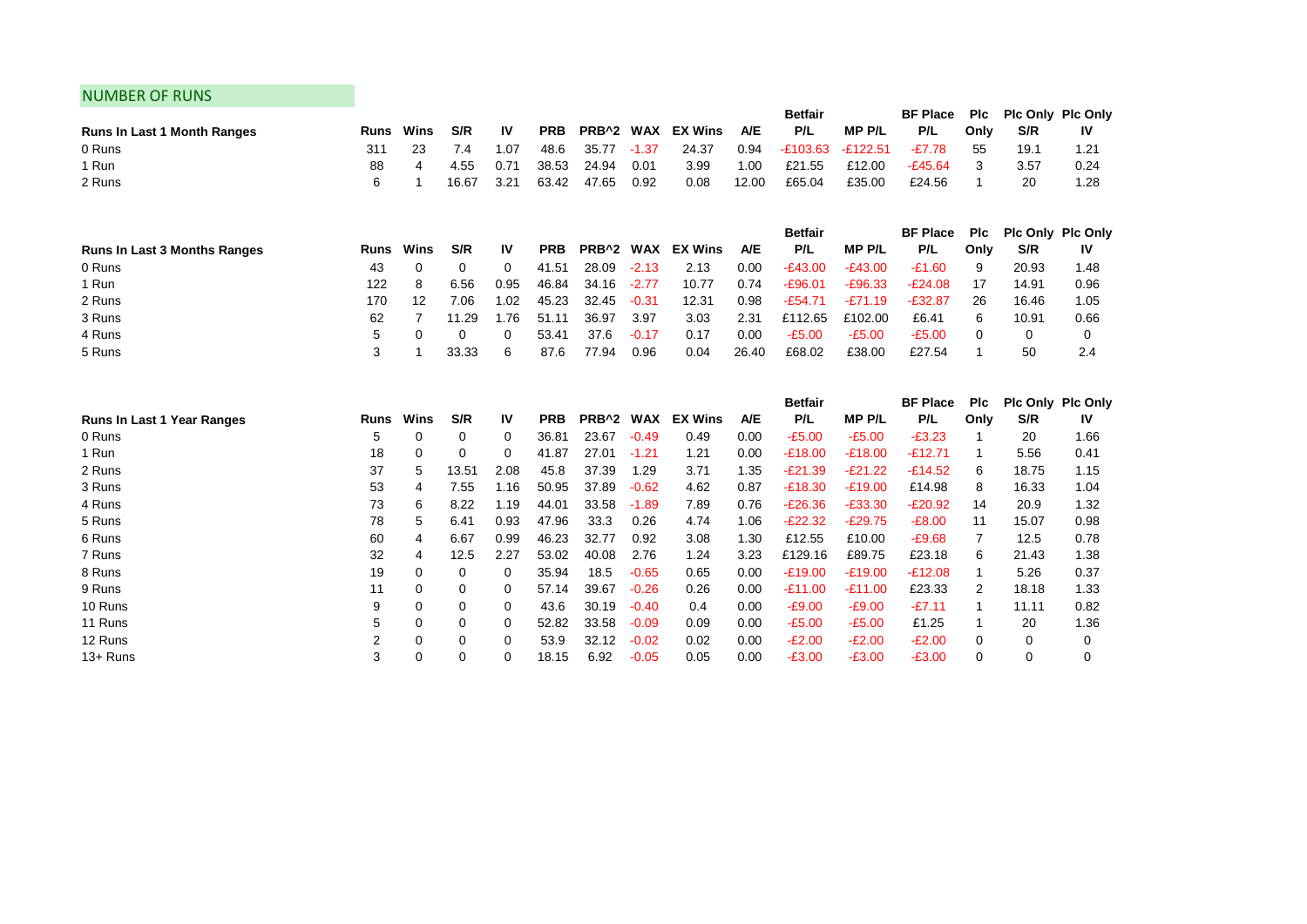### DAYS SINCE LAST RUN

|                    |      |      |       |           |            |                       |         |                |      | <b>Betfair</b> |               | <b>BF Place</b> | Plc  | <b>Pic Only Pic Only</b> |      |
|--------------------|------|------|-------|-----------|------------|-----------------------|---------|----------------|------|----------------|---------------|-----------------|------|--------------------------|------|
| <b>DSLR Ranges</b> | Runs | Wins | S/R   | <b>IV</b> | <b>PRB</b> | PRB <sup>^2</sup> WAX |         | <b>EX Wins</b> | A/E  | P/L            | <b>MP P/L</b> | P/L             | Only | S/R                      | IV   |
| $0 - 7$            | 6    | 0    |       |           | 52.92      | 34.44                 | $-0.54$ | 0.54           | 0.00 | $-E6.00$       | $-E6.00$      | $-E4.23$        |      | 16.67                    | 1.41 |
| Aug-14             | 9    |      | 11.11 | 2.18      | 51.37      | 38.46                 | 0.87    | 0.13           | 7.46 | £62.04         | £32.00        | £21.56          |      | 12.5                     | 0.84 |
| $15 - 21$          | 22   | 0    |       | 0         | 38.44      | 23.04                 | $-0.93$ | 0.93           | 0.00 | $-E22.00$      | $-E22.00$     | $-E19.94$       |      | 4.55                     | 0.33 |
| 22-28              | 50   | 4    | 8     | .38       | 38.91      | 26.69                 | 1.41    | 2.59           | 1.54 | £59.35         | £50.00        | $-E9.77$        |      | 4.35                     | 0.29 |
| 29-42              | 145  | 12   | 8.28  | 1.2       | 48.41      | 35.58                 | 1.97    | 10.03          | 1.20 | $-E42.47$      | $-E42.72$     | -£17.90         | 22   | 16.54                    | 1.04 |
| 43-56              | 68   |      | 10.29 | .58       | 50.34      | 37.59                 | 1.19    | 5.81           | 1.20 | £20.22         | £3.50         | $-E12.44$       | 11   | 18.03                    | 1.13 |
| 57-90              | 65   | 4    | 6.15  | 0.9       | 49.99      | 36.95                 | $-2.67$ | 6.67           | 0.60 | -£49.66        | $-E50.30$     | £12.77          | 13   | 21.31                    | 1.36 |
| 91-150             | 26   | 0    |       |           | 50.35      | 34.38                 | $-1.20$ | 1.2            | 0.00 | $-E26.00$      | $-E26.00$     | £7.18           |      | 26.92                    | 1.93 |
| $150+$             | 14   | 0    |       |           | 22.48      | 14.34                 | $-0.54$ | 0.54           | 0.00 | -£14.00        | $-£14.00$     | -£7.77          |      | 7.14                     | 0.54 |

| <b>PRESTBURY CUP</b>       |     |                  |      |           |             |       |                           |      |                |         |                                |      |       |           |
|----------------------------|-----|------------------|------|-----------|-------------|-------|---------------------------|------|----------------|---------|--------------------------------|------|-------|-----------|
|                            |     |                  |      |           |             |       |                           |      | <b>Betfair</b> |         | BF Place Plc Plc Only Plc Only |      |       |           |
| <b>Trainer Nationality</b> |     | <b>Runs</b> Wins | S/R  | <b>IV</b> |             |       | PRB PRB^2 WAX EX Wins A/E |      | P/L            | MP P/L  | P/L                            | Only | S/R   | <b>IV</b> |
| GB                         | 182 | 10               | 5.52 | 0.82      | 44.67 32.36 | 1.44  | 8.56                      | 1.17 | £49.74         | £7.25   | £10.88                         | -25  | 14.62 | 0.94      |
| <b>IRE</b>                 | 223 | 18               | 8.07 | 1.17      | 48.08 34.48 | -1.86 | 19.86                     | 0.91 | -£65.41        | -£81.77 | -£38.73                        | - 34 | 16.59 | 1.05      |

## PROFORM POWER RATINGS PERFORMANCE

|                    |      |      |       |       |            |                  |         |         |            | <b>Betfair</b> |           | BF Place Plc Plc Only Plc Only |      |       |      |
|--------------------|------|------|-------|-------|------------|------------------|---------|---------|------------|----------------|-----------|--------------------------------|------|-------|------|
| Top 3 Ranks        | Runs | Wins | S/R   | 1V    | <b>PRB</b> | <b>PRB^2 WAX</b> |         | EX Wins | <b>A/E</b> | P/L            | MP P/L    | P/L                            | Only | S/R   | IV   |
| <b>Top Rated</b>   | 28   |      | 25    | 3.62  | 63.81      | 53.63            | 1.16    | 5.84    | 1.20       | £21.01         | £12.82    | £13.95                         |      | 33.33 |      |
| Second Rated       |      |      | 21.43 | - 3.1 | 54.89      | 45.78            | 1.89    | 4.11    | 1.46       | $-E0.62$       | £0.58     | -£4.02                         |      | 22.73 | 1.23 |
| <b>Third Rated</b> | 29   |      | 6.9   |       | 45.72      | 33.33            | $-1.05$ | 3.05    | 0.66       | -£20.88        | $-£18.25$ | $-E8.75$                       |      | 18.52 | 1.18 |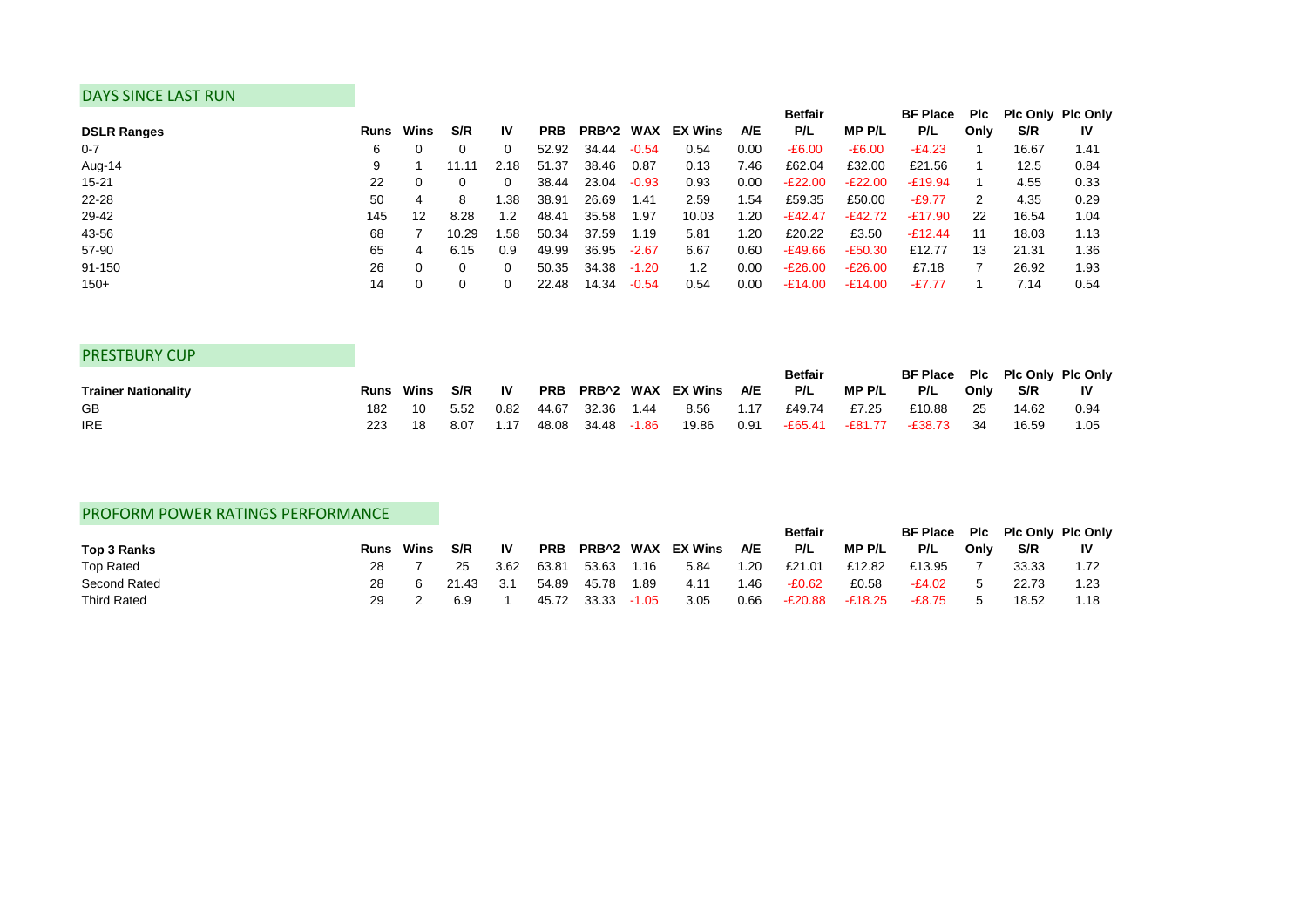## TRAINER / JOCKEY COMBO

**(Includes all the winners and trainer/jockeys with 4+ runners)**

|                                           |             |                |          |      |            |                   |            |                |            | <b>Betfair</b> |              | <b>BF Place</b> | <b>PIc</b> | <b>PIc Only PIc Only</b> |             |
|-------------------------------------------|-------------|----------------|----------|------|------------|-------------------|------------|----------------|------------|----------------|--------------|-----------------|------------|--------------------------|-------------|
| Parnership                                | <b>Runs</b> | Wins           | S/R      | IV   | <b>PRB</b> | PRB <sup>^2</sup> | <b>WAX</b> | <b>EX Wins</b> | <b>A/E</b> | P/L            | <b>MPP/L</b> | P/L             | Only       | S/R                      | IV          |
| W P Mullins / Paul Townend                | 18          | 5              | 27.78    | 3.41 | 67.97      | 57.14             | 0.12       | 4.88           | 1.02       | $-£3.82$       | $-E3.39$     | £2.26           | 5          | 38.46                    | 1.81        |
| W P Mullins / Mr P W Mullins              | 9           | 3              | 33.33    | 3.7  | 56.14      | 46.55             | 1.55       | 1.45           | 2.06       | $-E0.17$       | £0.38        | $-£1.89$        | 1          | 16.67                    | 0.85        |
| Henry De Bromhead / Rachael Blackmore     | 11          | 3              | 27.27    | 3.65 | 51.12      | 40.36             | 1.19       | 1.81           | 1.66       | $-E2.80$       | $-£3.00$     | $-£4.69$        | $\Omega$   | $\Omega$                 | $\Omega$    |
| Nicky Henderson / Nico de Boinville       | 9           | $\overline{2}$ | 22.22    | 3.06 | 65.94      | 58.59             | 0.95       | 1.05           | 1.90       | £18.67         | £13.50       | £36.87          | 3          | 42.86                    | 2.18        |
| Gavin Cromwell / Danny Mullins            |             | -1             | 100      | 10   | 100        | 100               | 0.81       | 0.19           | 5.40       | £4.31          | £4.00        | £1.04           | 0          | $\Omega$                 | 0           |
| Padraig Roche / Mark Walsh                |             | -1             | 100      | 21   | 100        | 100               | 0.95       | 0.05           | 20.28      | £18.89         | £10.00       | £2.81           | 0          | 0                        | 0           |
| Evan Williams / Adam Wedge                |             | -1             | 100      | 15   | 100        | 100               | 0.97       | 0.03           | 34.86      | £33.18         | £25.00       | £3.54           | 0          | $\Omega$                 | 0           |
| Venetia Williams / Charlie Deutsch        | 8           | -1             | 12.5     | 1.33 | 67.38      | 54.1              | 0.48       | 0.52           | 1.93       | $-E4.38$       | $-£3.00$     | £6.33           | 3          | 42.86                    | 2.13        |
| Ben Pauling / Kielan Woods                | 2           | $\mathbf{1}$   | 50       | 9.5  | 50         | 50                | 0.95       | 0.05           | 19.78      | £28.87         | £39.00       | £5.27           | 0          | 0                        | $\mathbf 0$ |
| Gordon Elliott / Jack Kennedy             | 14          | 1              | 7.14     | 1.2  | 48.43      | 36.42             | $-0.84$    | 1.84           | 0.54       | $-£10.23$      | $-E7.00$     | $-£3.26$        | 3          | 23.08                    | 1.53        |
| Lucinda Russell / Derek Fox               | 2           | -1             | 50       | 8.25 | 93.75      | 88.28             | 0.78       | 0.22           | 4.60       | £11.43         | £10.00       | £4.89           | 1          | 100                      | 3.3         |
| Joseph Patrick O'Brien / Mr M M McDonagh  |             | -1             | 100      | 23   | 100        | 100               | 0.95       | 0.05           | 18.32      | £16.97         | £12.00       | £3.23           | 0          | 0                        | 0           |
| Hughie Morrison / Tom O'Brien             |             | -1             | 100      | 22   | 100        | 100               | 0.97       | 0.03           | 33.28      | £31.63         | £25.00       | £6.66           | 0          | $\Omega$                 | 0           |
| Gordon Elliott / S Fitzgerald             | 2           | -1             | 50       | 11.5 | 84.09      | 73.24             | 0.91       | 0.09           | 11.67      | £49.51         | £49.00       | £8.63           | 0          | $\Omega$                 | 0           |
| Harry Fry / Jonathan Burke                |             | -1             | 100      | 19   | 100        | 100               | 0.92       | 0.08           | 11.78      | £10.56         | £10.00       | £2.50           | 0          | $\Omega$                 | $\Omega$    |
| W P Mullins / Sean O'Keeffe               | 8           | $\mathbf{1}$   | 12.5     | 2.13 | 51.73      | 41.12             | 0.67       | 0.33           | 3.01       | £14.80         | £11.00       | £2.72           | 1          | 14.29                    | 0.94        |
| Alan King / Tom Cannon                    | 3           | 1              | 33.33    | 5.22 | 60.71      | 46.3              | 0.56       | 0.44           | 2.25       | £1.34          | £0.75        | $-£1.27$        | 0          | 0                        | $\Omega$    |
| W P Mullins / Mark Walsh                  | 6           | -1             | 16.67    | 1.81 | 73.46      | 56.12             | 0.04       | 0.96           | 1.04       | $-E2.50$       | $-E2.75$     | $-E2.16$        | 1          | 20                       | 0.98        |
| Venetia Williams / Miss L M Turner        |             | -1             | 100      | 0    | 100        | 100               | 0.99       | 0.01           | 72.43      | £71.43         | £40.00       | £9.78           | 0          | 0                        | 0           |
| Nigel Twiston-Davies / Sam Twiston-Davies | 4           | $\mathbf 0$    | $\Omega$ | 0    | 51.8       | 31.48             | $-0.32$    | 0.32           | 0.00       | $-E4.00$       | $-E4.00$     | $-E4.00$        | 0          | $\Omega$                 | 0           |
| Noel Meade / Sean Flanagan                |             | $\mathbf 0$    | 0        | 0    | 24.34      | 8.11              | $-0.16$    | 0.16           | 0.00       | $-E4.00$       | $-E4.00$     | $-E4.00$        | 0          | $\Omega$                 | $\Omega$    |
| Fergal O'Brien / Paddy Brennan            |             | $\mathbf 0$    | 0        | 0    | 65.44      | 57.81             | $-0.36$    | 0.36           | 0.00       | $-E4.00$       | $-E4.00$     | £0.21           | 2          | 50                       | 3.65        |
| Gordon Elliott / Mr J J Codd              |             | $\Omega$       | $\Omega$ | 0    | 81.7       | 68.16             | $-0.68$    | 0.68           | 0.00       | $-E4.00$       | $-E4.00$     | £8.51           | 3          | 75                       | 6.09        |
| Paul Nicholls / Harry Cobden              | 5           | $\Omega$       | 0        | 0    | 38.67      | 26.89             | $-0.17$    | 0.17           | 0.00       | $-£5.00$       | $-£5.00$     | £1.23           | 1          | 20                       | 1.13        |
| Gary Moore / Joshua Moore                 |             | $\mathbf 0$    | 0        | 0    | 44.99      | 30.5              | $-0.17$    | 0.17           | 0.00       | $-£5.00$       | $-£5.00$     | $-E2.46$        | 1          | 20                       | 1.35        |
| Joseph Patrick O'Brien / J J Slevin       |             | $\mathbf 0$    | 0        | 0    | 44.11      | 23.76             | $-0.13$    | 0.13           | 0.00       | $-£5.00$       | $-£5.00$     | £4.82           | 0          | 0                        | $\Omega$    |
| W P Mullins / Bryan Cooper                | 6           | $\mathbf 0$    | 0        | 0    | 55.8       | 31.93             | $-0.34$    | 0.34           | 0.00       | $-E6.00$       | $-E6.00$     | $-£6.00$        | 0          | $\Omega$                 | 0           |
| Gordon Elliott / Mr J C Gainford          | 6           | $\mathbf 0$    | 0        | 0    | 52.98      | 35.18             | $-0.35$    | 0.35           | 0.00       | $-£6.00$       | $-£6.00$     | $-£3.60$        | 1          | 16.67                    | 1.29        |
| Gordon Elliott / Mr R James               | 6           | $\Omega$       | 0        | 0    | 16.73      | 8.41              | $-0.33$    | 0.33           | 0.00       | $-E6.00$       | $-£6.00$     | $-£6.00$        | 0          | $\Omega$                 | $\Omega$    |
| W P Mullins / Danny Mullins               |             | $\Omega$       | $\Omega$ | 0    | 43.86      | 25.4              | $-0.31$    | 0.31           | 0.00       | $-E7.00$       | $-E7.00$     | $-£3.45$        | 1          | 14.29                    | 1.05        |
| Colin Tizzard / Brendan Powell            |             | $\mathbf 0$    | 0        | 0    | 59.84      | 38.31             | $-0.27$    | 0.27           | 0.00       | $-E7.00$       | $-E7.00$     | $-E4.17$        | 0          | 0                        | 0           |
| Dan Skelton / Harry Skelton               | 9           | $\Omega$       | 0        | 0    | 62.13      | 48.42             | $-0.57$    | 0.57           | 0.00       | $-£9.00$       | $-£9.00$     | £1.36           | 3          | 33.33                    | 2.5         |
| Gordon Elliott / Davy Russell             | 12          | $\Omega$       | $\Omega$ | 0    | 37.68      | 28.78             | $-1.50$    | 1.5            | 0.00       | $-E12.00$      | $-E12.00$    | $-£4.72$        | 3          | 25                       | 1.7         |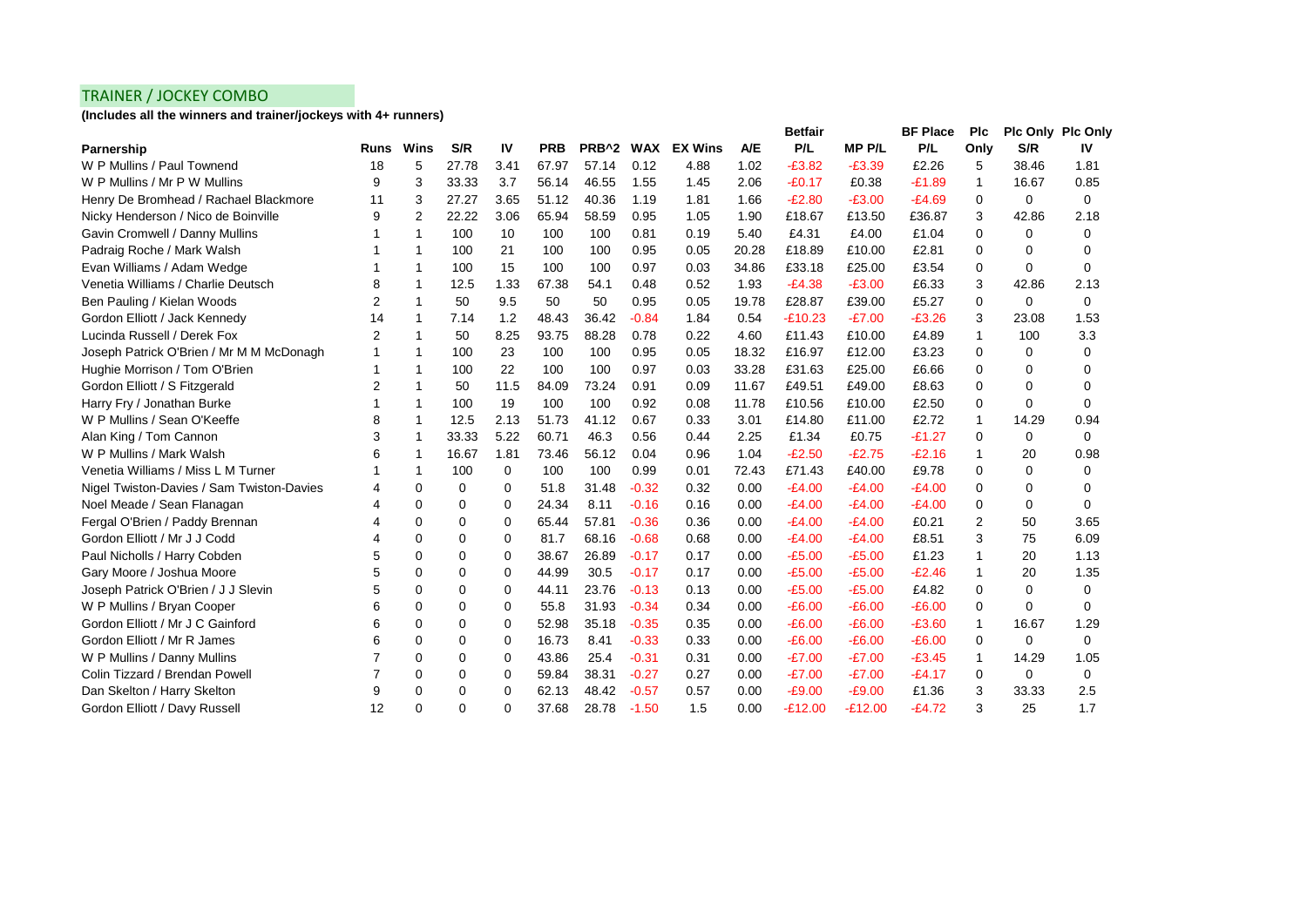## **JOCKEYS**

**(Includes all the winners and jockeys with 5+ rides)**

|                        |             |                |       |      |            |                   |            |                |            | <b>Betfair</b> |              | <b>BF Place</b> | Plc         | <b>Plc Only Plc Only</b> |             |
|------------------------|-------------|----------------|-------|------|------------|-------------------|------------|----------------|------------|----------------|--------------|-----------------|-------------|--------------------------|-------------|
| <b>Jockey Name</b>     | <b>Runs</b> | Wins           | S/R   | IV   | <b>PRB</b> | PRB <sup>^2</sup> | <b>WAX</b> | <b>EX Wins</b> | <b>A/E</b> | P/L            | <b>MPP/L</b> | P/L             | Only        | S/R                      | IV          |
| Paul Townend           | 19          | 5              | 26.32 | 3.37 | 68.91      | 57.99             | $-0.01$    | 5.01           | 1.00       | $-E4.82$       | $-E4.39$     | £3.79           | 6           | 42.86                    | 2.07        |
| Rachael Blackmore      | 14          | 3              | 21.43 | 3.14 | 48         | 34.79             | 1.07       | 1.93           | 1.55       | $-£5.86$       | $-E6.00$     | $-£7.71$        | $\mathbf 0$ | $\mathbf 0$              | $\mathbf 0$ |
| Mr P W Mullins         | 10          | 3              | 30    | 3.6  | 57.9       | 47.33             | 1.46       | 1.54           | 1.94       | $-E1.17$       | $-£0.63$     | $-E2.89$        | 1           | 14.29                    | 0.75        |
| Nico de Boinville      | 12          | $\overline{2}$ | 16.67 | 2.36 | 56.08      | 47.94             | 0.90       | 1.1            | 1.82       | £15.67         | £10.50       | £33.87          | 3           | 30                       | 1.7         |
| Mark Walsh             | 11          | $\overline{2}$ | 18.18 | 2.69 | 61.11      | 48.94             | 0.58       | 1.42           | 1.41       | £12.39         | £3.25        | $-£1.53$        | 2           | 22.22                    | 1.19        |
| Miss L M Turner        |             | -1             | 100   | 20   | 100        | 100               | 0.99       | 0.01           | 72.43      | £70.00         | £40.00       | £9.58           | 0           | 0                        | $\mathbf 0$ |
| <b>Charlie Deutsch</b> | 9           | 1              | 11.11 | 1.35 | 69.07      | 55.67             | 0.41       | 0.59           | 1.71       | $-E5.38$       | $-E4.00$     | £5.33           | 3           | 37.5                     | 2.02        |
| Kielan Woods           | 2           | -1             | 50    | 9.5  | 50         | 50                | 0.95       | 0.05           | 19.78      | £28.87         | £39.00       | £5.27           | 0           | 0                        | 0           |
| Derek Fox              | 2           | -1             | 50    | 8.25 | 93.75      | 88.28             | 0.78       | 0.22           | 4.60       | £11.43         | £10.00       | £4.89           | 1           | 100                      | 3.3         |
| Danny Mullins          | 11          | $\mathbf{1}$   | 9.09  | 1.49 | 47.1       | 30.86             | 0.43       | 0.57           | 1.75       | $-£5.69$       | $-E6.00$     | $-£5.41$        | 1           | 10                       | 0.63        |
| S Fitzgerald           | 3           | $\mathbf{1}$   | 33.33 | 6.5  | 71.62      | 56.09             | 0.88       | 0.12           | 8.55       | £48.51         | £48.00       | £7.63           | 0           | 0                        | 0           |
| Tom Cannon             | 3           | 1              | 33.33 | 5.22 | 60.71      | 46.3              | 0.56       | 0.44           | 2.25       | £1.34          | £0.75        | $-£1.27$        | 0           | $\Omega$                 | 0           |
| Jack Kennedy           | 14          | 1              | 7.14  | 1.2  | 48.43      | 36.42             | $-0.84$    | 1.84           | 0.54       | $-£10.23$      | $-E7.00$     | $-£3.26$        | 3           | 23.08                    | 1.53        |
| Jonathan Burke         | 3           | 1              | 33.33 | 5.56 | 59.81      | 44                | 0.90       | 0.1            | 9.72       | £8.56          | £8.00        | £0.50           | 0           | $\mathbf 0$              | $\mathbf 0$ |
| Tom O'Brien            | 4           | -1             | 25    | 4.44 | 71.6       | 59.21             | 0.66       | 0.34           | 2.97       | £28.63         | £22.00       | £5.96           | 1           | 33.33                    | 1.77        |
| Sean O'Keeffe          | 9           | 1              | 11.11 | 1.88 | 45.98      | 36.55             | 0.66       | 0.34           | 2.92       | £13.80         | £10.00       | £1.72           | 1           | 12.5                     | 0.8         |
| Adam Wedge             | 2           | 1              | 50    | 5    | 50         | 50                | 0.96       | 0.04           | 24.21      | £32.86         | £24.00       | £2.61           | 0           | 0                        | 0           |
| Mr M M McDonagh        |             | -1             | 100   | 23   | 100        | 100               | 0.95       | 0.05           | 18.32      | £16.97         | £12.00       | £3.23           | 0           | $\Omega$                 | 0           |
| Sean Flanagan          | 5           | $\mathbf 0$    | 0     | 0    | 26.62      | 9.04              | $-0.17$    | 0.17           | 0.00       | $-£5.00$       | $-£5.00$     | $-£5.00$        | 0           | 0                        | $\Omega$    |
| Robbie Power           | 5           | $\mathbf 0$    | 0     | 0    | 18         | 16.2              | $-0.38$    | 0.38           | 0.00       | $-£5.00$       | $-£5.00$     | $-E1.91$        | 1           | 20                       | 1.37        |
| Paddy Brennan          | 5           | $\Omega$       | 0     | 0    | 57.81      | 47.73             | $-0.41$    | 0.41           | 0.00       | $-£5.00$       | $-£5.00$     | $-£0.79$        | 2           | 40                       | 2.83        |
| J J Slevin             | 5           | $\Omega$       | 0     | 0    | 44.11      | 23.76             | $-0.13$    | 0.13           | 0.00       | $-£5.00$       | $-£5.00$     | £4.82           | 0           | 0                        | 0           |
| Joshua Moore           | 5           | $\mathbf 0$    | 0     | 0    | 44.99      | 30.5              | $-0.17$    | 0.17           | 0.00       | $-£5.00$       | $-£5.00$     | $-E2.46$        | 1           | 20                       | 1.35        |
| Mr J C Gainford        | 6           | $\mathbf 0$    | 0     | 0    | 52.98      | 35.18             | $-0.35$    | 0.35           | 0.00       | $-E6.00$       | $-E6.00$     | $-£3.60$        | 1           | 16.67                    | 1.29        |
| Mr R James             | 6           | $\mathbf 0$    | 0     | 0    | 16.73      | 8.41              | $-0.33$    | 0.33           | 0.00       | $-£6.00$       | $-E6.00$     | $-£6.00$        | 0           | $\mathbf 0$              | $\mathbf 0$ |
| Harry Cobden           | 6           | $\mathbf 0$    | 0     | 0    | 47.44      | 36.3              | $-0.20$    | 0.2            | 0.00       | $-E6.00$       | $-E6.00$     | £7.45           | 2           | 33.33                    | 2.05        |
| Jonjo O'Neill Jr       | 6           | $\mathbf 0$    | 0     | 0    | 29.56      | 18.04             | $-0.36$    | 0.36           | 0.00       | $-£6.00$       | $-E6.00$     | $-£6.00$        | 0           | 0                        | 0           |
| Sam Twiston-Davies     |             | $\mathbf 0$    | 0     | 0    | 51.69      | 31.06             | $-0.36$    | 0.36           | 0.00       | $-E7.00$       | $-E7.00$     | $-E2.96$        | 0           | 0                        | 0           |
| Darragh O'Keeffe       | 8           | $\Omega$       | 0     | 0    | 54.4       | 36.28             | $-0.26$    | 0.26           | 0.00       | $-E8.00$       | $-E8.00$     | £3.90           | 2           | 25                       | 1.64        |
| <b>Brendan Powell</b>  | 8           | $\mathbf 0$    | 0     | 0    | 52.36      | 33.52             | $-0.27$    | 0.27           | 0.00       | $-£8.00$       | $-E8.00$     | $-£5.17$        | 0           | $\mathbf 0$              | $\Omega$    |
| Aidan Coleman          | 8           | 0              | 0     | 0    | 66.61      | 53.57             | $-0.42$    | 0.42           | 0.00       | $-E8.00$       | $-E8.00$     | £5.02           | 4           | 50                       | 3.37        |
| Harry Skelton          | 9           | $\Omega$       | 0     | 0    | 62.13      | 48.42             | $-0.57$    | 0.57           | 0.00       | $-E9.00$       | $-£9.00$     | £1.36           | 3           | 33.33                    | 2.5         |
| Davy Russell           | 12          | $\mathbf 0$    | 0     | 0    | 37.68      | 28.78             | $-1.50$    | 1.5            | 0.00       | $-£12.00$      | $-£12.00$    | $-£4.72$        | 3           | 25                       | 1.7         |
| <b>Bryan Cooper</b>    | 12          | $\Omega$       | 0     | 0    | 56.09      | 36.15             | $-0.60$    | 0.6            | 0.00       | $-£12.00$      | $-£12.00$    | £0.86           | 3           | 25                       | 1.71        |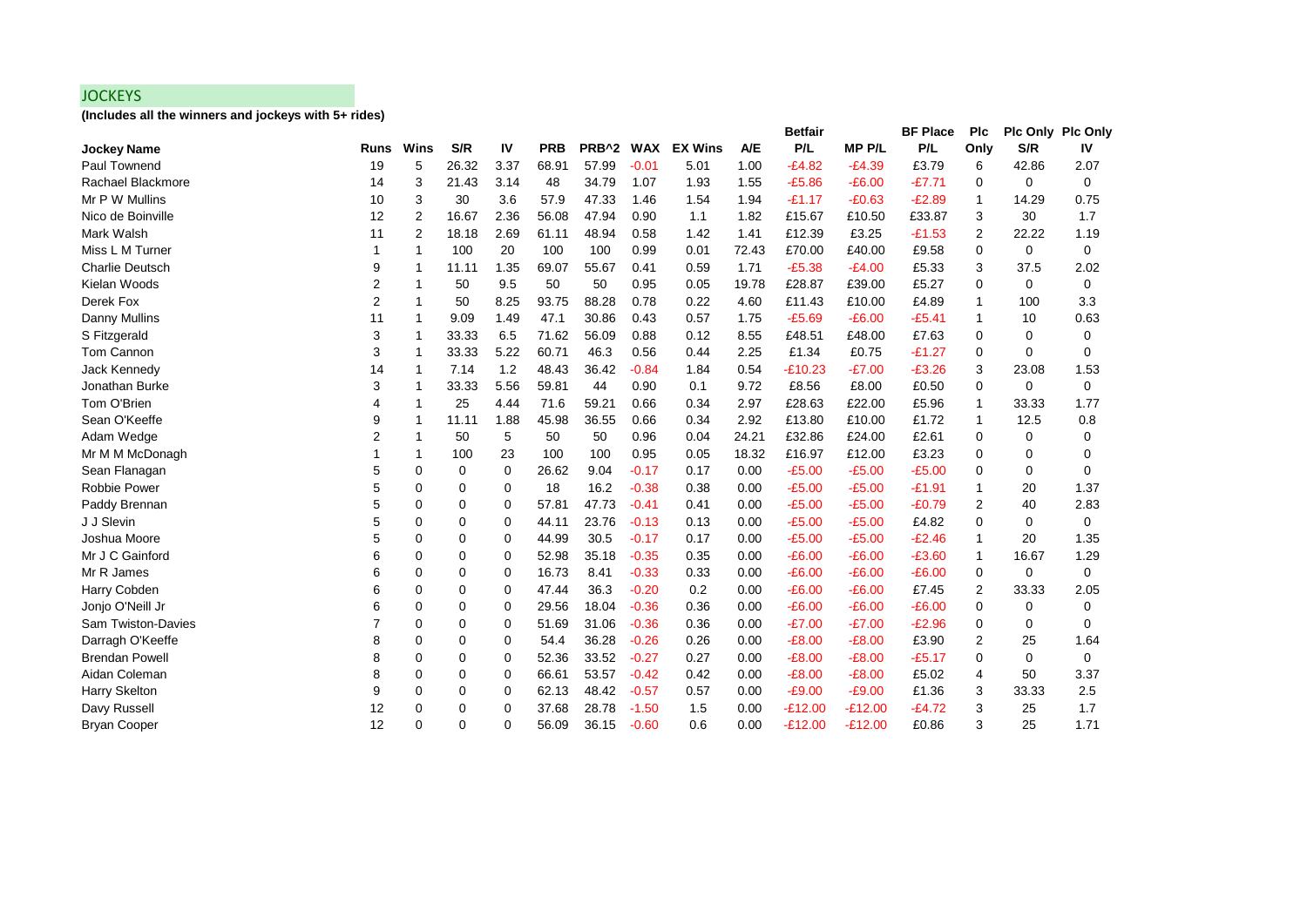## JOCKEY CLAIMS

|                     |                  |    |      |      |            |       |         |                   |      | <b>Betfair</b>    |          | BF Place Plc Plc Only Plc Only |      |       |           |
|---------------------|------------------|----|------|------|------------|-------|---------|-------------------|------|-------------------|----------|--------------------------------|------|-------|-----------|
| <b>Claim Amount</b> | <b>Runs</b> Wins |    | S/R  | 1V   | <b>PRB</b> |       |         | PRB^2 WAX EX Wins | A/E  | P/L               | MP P/L   | P/L                            | Only | S/R   | <b>IV</b> |
| 0                   | 367              | 26 | 7.08 | 1.02 | 47.05      | 34.21 | $-0.98$ | 26.98             | 0.96 | -£101.01 -£129.51 |          | $-E25.94$                      | 56   | 16.42 | 1.05      |
| 3                   | 23               |    | 4.35 | 0.94 | 43.88      | 28.32 | $-0.01$ | 1.01              | 0.99 | £48.10            | £18.00   | £2.06                          |      | 13.64 | 0.98      |
| 5                   |                  |    | 20   | 4.45 | 43.73      | 34.72 | 0.89    | 0.11              | 9.11 | £46.51            | £46.00   | £5.63                          |      |       |           |
|                     |                  |    |      |      | 37.08      | 21.56 | $-0.30$ | 0.3               | 0.00 | -£9.00            | $-E9.00$ | $-E9.00$                       |      |       |           |
| 10                  |                  |    |      |      | 57.14      | 32.65 | $-0.05$ | 0.05              | 0.00 | $-E1.00$          | $-E1.00$ | $-£1.00$                       |      |       |           |

## OFFICIAL RATINGS

|                             |             |      |       |           |            |           |         |                |      | Betfair   |              | <b>BF Place</b> | <b>PIc</b> | Plc Only Plc Only |           |
|-----------------------------|-------------|------|-------|-----------|------------|-----------|---------|----------------|------|-----------|--------------|-----------------|------------|-------------------|-----------|
| <b>Official Rating Rank</b> | <b>Runs</b> | Wins | S/R   | <b>IV</b> | <b>PRB</b> | PRB^2 WAX |         | <b>EX Wins</b> | A/E  | P/L       | <b>MPP/L</b> | P/L             | Only       | S/R               | <b>IV</b> |
|                             | 31          | 9    | 29.03 | 4.2       | 57.67      | 48.62     | 1.74    | 7.26           | 1.24 | £10.24    | £2.71        | $-E6.13$        | 4          | 18.18             | 0.89      |
| 2                           | 31          | 8    | 25.81 | 3.63      | 71.11      | 62.62     | 3.59    | 4.41           | 1.82 | £46.30    | £48.45       | £21.89          | 11         | 47.83             | 2.4       |
| 3                           | 31          | 2    | 6.45  | 0.88      | 40.65      | 26.55     | $-0.78$ | 2.78           | 0.72 | £7.08     | $-£1.00$     | $-E2.33$        | 3          | 10.34             | 0.64      |
|                             | 30          | 1    | 3.33  | 0.48      | 46.74      | 31.94     | $-1.13$ | 2.13           | 0.47 | $-£18.44$ | $-£19.00$    | $-£3.59$        | 6          | 20.69             | 1.34      |
| 5                           | 22          | 0    | 0     | 0         | 29.3       | 16.97     | $-1.24$ | 1.24           | 0.00 | $-E22.00$ | $-E22.00$    | $-£13.54$       |            | 4.55              | 0.31      |
| 6                           | 26          | 1    | 3.85  | 0.55      | 45.54      | 29.49     | 0.01    | 0.99           | 1.01 | £6.65     | £0.00        | $-£13.89$       |            | 4                 | 0.26      |
| $\overline{7}$              | 27          | 0    | 0     | 0         | 55.14      | 39.01     | $-1.70$ | 1.7            | 0.00 | $-E27.00$ | $-E27.00$    | £7.38           |            | 25.93             | 1.75      |
| 8                           | 26          | 0    | 0     | 0         | 42.16      | 28.6      | $-0.98$ | 0.98           | 0.00 | $-E26.00$ | $-E26.00$    | $-E14.38$       | 3          | 11.54             | 0.82      |
| 9                           | 18          | 1    | 5.56  | 0.82      | 35.91      | 25.82     | 0.14    | 0.86           | 1.16 | £0.05     | $-£5.00$     | £12.59          | 2          | 11.76             | 0.73      |
| 10                          | 28          | 1    | 3.57  | 0.57      | 41.51      | 28        | $-0.15$ | 1.15           | 0.87 | $-E3.89$  | $-£9.00$     | $-E14.30$       | 2          | 7.41              | 0.5       |
| 11                          | 10          | 0    | 0     | 0         | 48.18      | 36.68     | $-0.45$ | 0.45           | 0.00 | $-£10.00$ | $-£10.00$    | £6.46           | 4          | 40                | 2.88      |
| 12                          | 14          | 0    | 0     | 0         | 38.32      | 27.95     | $-0.32$ | 0.32           | 0.00 | $-E14.00$ | $-£14.00$    | £4.38           | 3          | 21.43             | 1.76      |
| 13                          | 10          |      | 10    | 1.94      | 34.69      | 24.97     | 0.50    | 0.5            | 2.02 | $-£5.63$  | $-£5.67$     | $-£5.06$        |            | 11.11             | 0.75      |
| 14                          | 15          | 0    | 0     | 0         | 50.83      | 33.78     | $-0.52$ | 0.52           | 0.00 | $-£15.00$ | $-£15.00$    | $-£11.24$       |            | 6.67              | 0.5       |
| 15                          |             | 1    | 14.29 | 2.74      | 47.62      | 34.15     | 0.79    | 0.21           | 4.83 | £64.02    | £34.00       | £3.60           | 0          | 0                 | 0         |
| 16                          | 13          |      | 7.69  | 1.66      | 58         | 43.69     | 0.57    | 0.43           | 2.34 | £17.87    | £28.00       | £7.47           | 3          | 25                | 1.81      |
| 17                          | 6           | 1    | 16.67 | 3.58      | 50.4       | 40.66     | 0.77    | 0.23           | 4.33 | £7.45     | £6.00        | £3.24           |            | 20                | 1.3       |
| 18                          | 9           | 0    | 0     | 0         | 36.7       | 22.39     | $-0.26$ | 0.26           | 0.00 | $-£9.00$  | $-£9.00$     | $-£9.00$        | 0          | $\Omega$          | $\Omega$  |
| 19                          | 13          | 0    | 0     | 0         | 48.34      | 34.49     | $-0.28$ | 0.28           | 0.00 | $-£13.00$ | $-£13.00$    | $-E1.30$        | 2          | 15.38             | 1.29      |
| 20                          | 3           | 0    | 0     | 0         | 72.16      | 54.45     | $-0.04$ | 0.04           | 0.00 | $-E3.00$  | $-£3.00$     | £16.95          |            | 33.33             | 2.48      |
| 21                          |             | 0    | 0     | 0         | 33.12      | 17.77     | $-0.21$ | 0.21           | 0.00 | $-E7.00$  | $-E7.00$     | $-E7.00$        | 0          | 0                 | 0         |
| 22                          | 3           | 0    | 0     | 0         | 20.12      | 6.33      | $-0.04$ | 0.04           | 0.00 | $-E3.00$  | $-£3.00$     | $-£3.00$        | 0          | 0                 | $\Omega$  |
| 23                          |             | 0    | 0     | 0         | 0          | 0         | $-0.03$ | 0.03           | 0.00 | $-£1.00$  | $-£1.00$     | $-£1.00$        | 0          | 0                 | 0         |
| 24                          | 3           | 0    | 0     | 0         | 33.33      | 16.91     | $-0.07$ | 0.07           | 0.00 | $-£3.00$  | $-£3.00$     | $-£3.00$        | 0          | $\mathbf 0$       | 0         |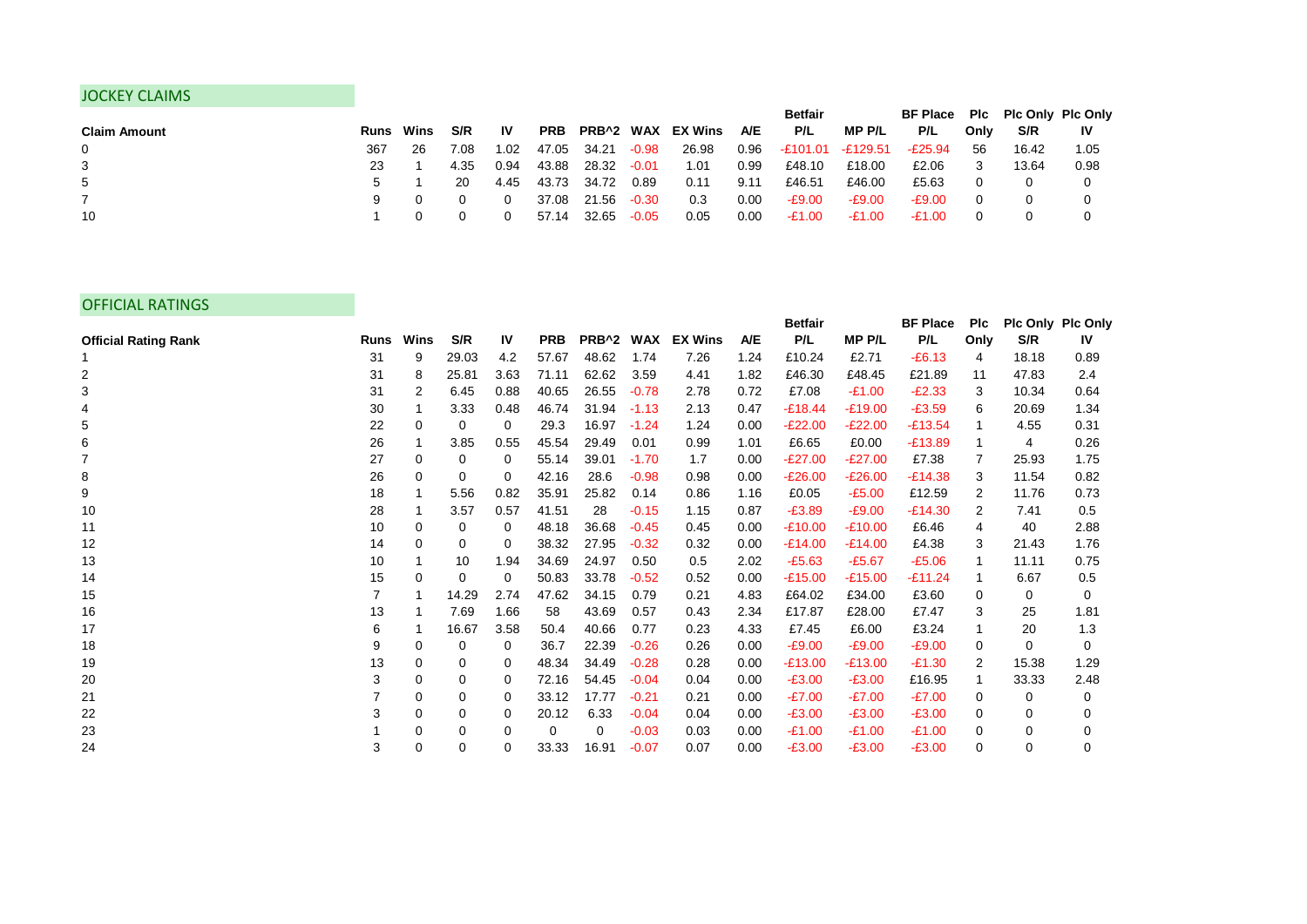## LAST TIME OUT EARLY PACE

|                        |      |      |       |      |            |             |         |                          |            | <b>Betfair</b> |                  | BF Place Plc Plc Only Plc Only |      |       |      |
|------------------------|------|------|-------|------|------------|-------------|---------|--------------------------|------------|----------------|------------------|--------------------------------|------|-------|------|
| <b>Pace Abrrey LTO</b> | Runs | Wins | S/R   | 1V   | <b>PRB</b> |             |         | <b>PRB^2 WAX EX Wins</b> | <b>A/E</b> | P/L            | MP P/L           | P/L                            | Only | S/R   | 1V   |
| Led                    | 85   |      | 10.59 | I.53 |            | 45.36 32.12 | 1.93    | 7.07                     | 1.27       | £18.23         | £10.98           | -£14.35                        | 10   | 13.16 | 0.81 |
| Prominent              | 171  | 16   | 9.36  | .35  | 48.22      | 35.52       | 2.25    | 13.75                    | 1.16       | £71.31         | £27.51           | £6.54                          | 23   | 14.84 | 0.92 |
| Held Up                | 145  |      | 2.07  | 0.31 | 45.68      | 32.34       | $-4.21$ | 7.21                     | 0.42       |                | E102.99 -£110.00 | -£19.59                        | 25   | 17.61 |      |

## FINISHING POSITION LAST TIME OUT

|             |             |      |       |      |            |           |         |                |            | <b>Betfair</b> |              | <b>BF Place</b> | <b>PIc</b> | Plc Only Plc Only |              |
|-------------|-------------|------|-------|------|------------|-----------|---------|----------------|------------|----------------|--------------|-----------------|------------|-------------------|--------------|
| Fin Pos LTO | <b>Runs</b> | Wins | S/R   | IV   | <b>PRB</b> | PRB^2 WAX |         | <b>EX Wins</b> | <b>A/E</b> | P/L            | <b>MPP/L</b> | P/L             | Only       | S/R               | <b>IV</b>    |
|             | 150         | 19   | 12.67 | 1.83 | 50.16      | 37.74     | 3.21    | 15.79          | 1.20       | £56.72         | £3.48        | $-£30.01$       | 19         | 14.5              | 0.87         |
| 2           | 69          | 3    | 4.35  | 0.65 | 47.89      | 34.41     | $-1.96$ | 4.96           | 0.60       | $-£55.59$      | $-£56.00$    | $-£17.16$       | 14         | 21.21             | 1.37         |
| 3           | 59          | 3    | 5.08  | 0.83 | 42.4       | 31.03     | 0.61    | 2.39           | 1.25       | £56.07         | £59.00       | £37.50          | 10         | 17.86             | 1.21         |
|             | 30          | 0    | 0     | 0    | 51.26      | 34.52     | $-1.29$ | 1.29           | 0.00       | $-£30.00$      | $-£30.00$    | £17.70          | 5          | 16.67             | 1.2          |
| 5           | 22          | 0    | 0     | 0    | 50.66      | 35.9      | $-0.82$ | 0.82           | 0.00       | $-E22.00$      | $-E22.00$    | $-£5.94$        | 4          | 18.18             | 1.32         |
| 6           | 11          |      | 9.09  | 1.72 | 30.14      | 22.23     | 0.42    | 0.58           | 1.74       | $-E7.23$       | $-E4.00$     | $-£9.15$        | 0          | 0                 | $\mathbf{0}$ |
|             | 13          |      | 7.69  | 1.6  | 36.79      | 23.51     | 0.63    | 0.37           | 2.73       | £21.18         | £13.00       | $-£1.56$        |            | 8.33              | 0.62         |
| 8           | 2           | 0    | 0     | 0    | 41.45      | 20.29     | $-0.04$ | 0.04           | 0.00       | $-E2.00$       | $-E2.00$     | $-E2.00$        | 0          | 0                 | 0            |
| 9           |             | 0    | 0     | 0    | 36         | 12.96     | $-0.02$ | 0.02           | 0.00       | $-£1.00$       | $-£1.00$     | $-£1.00$        | 0          | 0                 |              |
| 10          | 3           | 0    | 0     | 0    | 62.11      | 42.08     | $-0.02$ | 0.02           | 0.00       | $-£3.00$       | $-£3.00$     | $-£3.00$        | 0          | 0                 |              |
| 11          |             | 0    | 0     | 0    | 4          | 0.48      | $-0.08$ | 0.08           | 0.00       | $-£3.00$       | $-£3.00$     | $-£3.00$        | 0          | $\Omega$          | $\Omega$     |
| 12          | 3           | 0    | 0     | 0    | 45.15      | 35.71     | $-0.08$ | 0.08           | 0.00       | $-£3.00$       | $-£3.00$     | £2.61           |            | 33.33             | 2.71         |
| 13          |             | 0    | 0     | 0    | 48.41      | 25.87     | $-0.13$ | 0.13           | 0.00       | $-£3.00$       | $-£3.00$     | $-£3.00$        | 0          | 0                 | 0            |
| 14          |             | 0    | 0     | 0    | 50.24      | 36.45     | $-0.28$ | 0.28           | 0.00       | $-E4.00$       | $-E4.00$     | $-£1.26$        |            | 25                |              |
| 15          |             | 0    | 0     | 0    | 63.64      | 40.5      | $-0.02$ | 0.02           | 0.00       | $-£1.00$       | $-£1.00$     | $-£1.00$        | 0          | 0                 | 0            |
| 17          |             | 0    | 0     | 0    | 38.1       | 14.51     | $-0.02$ | 0.02           | 0.00       | $-£1.00$       | $-£1.00$     | $-£1.00$        | 0          | 0                 |              |
| 18          |             | 0    | 0     | 0    | 22.73      | 10.33     | $-0.12$ | 0.12           | 0.00       | $-E2.00$       | $-E2.00$     | $-E2.00$        | 0          | 0                 | 0            |
| 20          |             | 0    | 0     | 0    | 84         | 70.56     | $-0.02$ | 0.02           | 0.00       | $-£1.00$       | $-£1.00$     | $-£1.00$        | 0          | 0                 |              |
| 21          |             | 0    | 0     | 0    | 16         | 2.56      | $-0.01$ | 0.01           | 0.00       | $-£1.00$       | $-£1.00$     | $-£1.00$        | 0          | $\Omega$          | 0            |
| 247         |             |      | 20    | 3.75 | 34.72      | 28.06     | 0.66    | 0.34           | 2.94       | £8.45          | £7.00        | $-£0.31$        | 0          | $\Omega$          | 0            |
| 250         |             | 0    | 0     | 0    | 55.12      | 35.86     | $-0.42$ | 0.42           | 0.00       | $-£7.00$       | $-E7.00$     | £1.53           | 2          | 28.57             | 1.91         |
| 252         |             | 0    | 0     | 0    | 0          | 0         | 0.00    | $\mathbf{0}$   | 0.00       | $-£1.00$       | $-£1.00$     | $-£1.00$        | 0          | 0                 | $\Omega$     |
| 254         | 10          | 0    | 0     | 0    | 32.67      | 20.02     | $-0.24$ | 0.24           | 0.00       | $-£10.00$      | $-£10.00$    | $-E4.10$        |            | 10                | 0.69         |